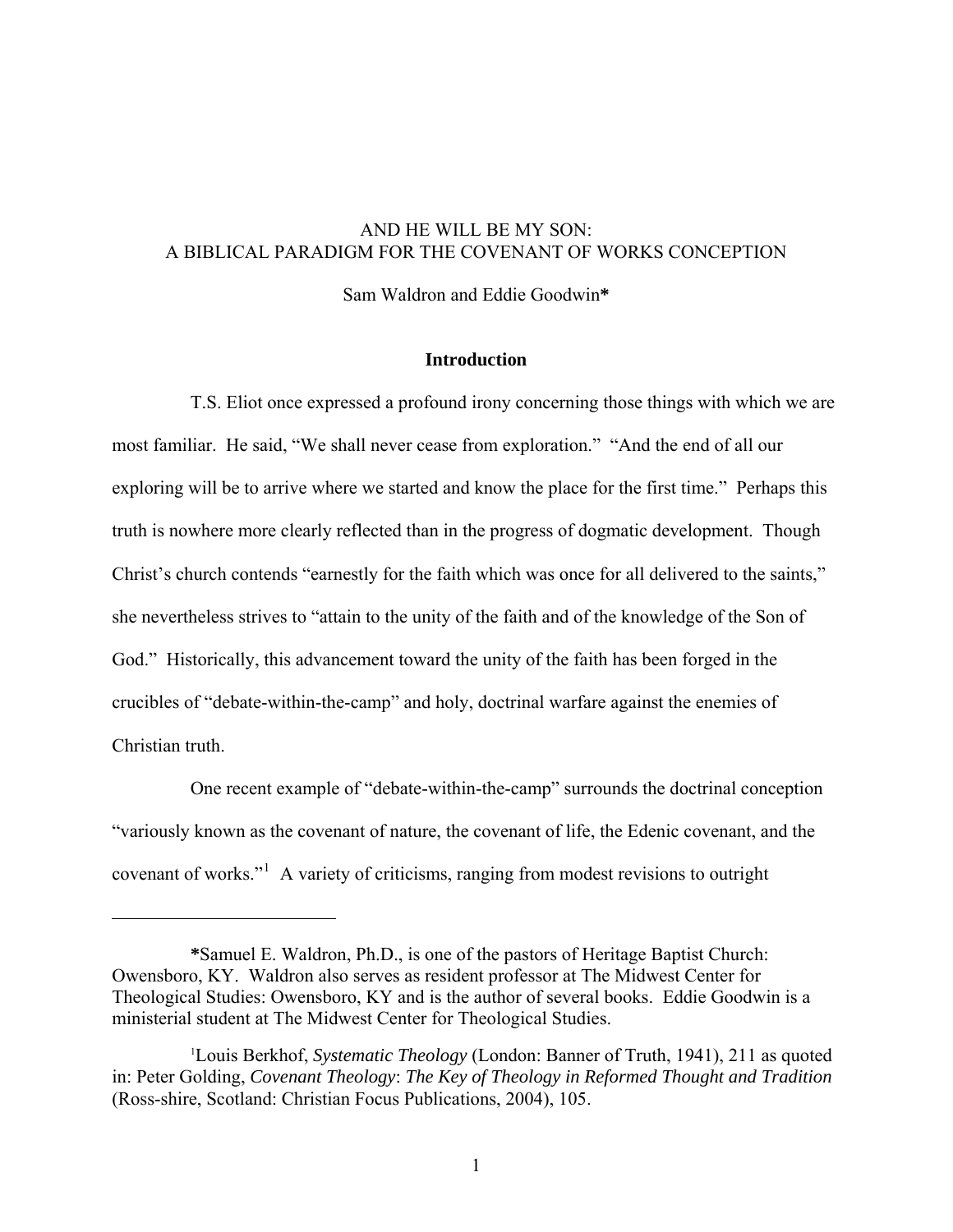rejections have been offered by friends and foes alike of Reformed theology. Such disagreement among Reformed theologians, in particular, suggests that further work is needed in drafting a more biblical paradigm for viewing and articulating the covenant of works conception.

The authors of this essay agree that further revision is indeed warranted. It is our hope that the paradigm set forth below contributes to this ongoing discussion. But first, in order to provide a helpful context for evaluating this revision, we will briefly identify the key elements of the classical doctrine and survey some of the advancements resulting from the current debate.<sup>[2](#page-1-0)</sup>

# **Key Elements**

Reformed theologian, Charles Hodge, provides a succinct outline of the key elements

that compose the classical covenant of works conception. Hodge writes:

 God having created man after his own image in knowledge, righteousness, and holiness, entered into a covenant of life with him, upon the condition of perfect obedience, forbidding him to eat of the tree of the knowledge of good and evil upon the pain of death. According to this statement, (1.) God entered into a *covenant* with Adam. (2.) The *promise* annexed to that covenant was life. (3.) The *condition* was perfect obedience. (4.) Its *penalty* was death.<sup>[3](#page-1-1)</sup>

Additionally, the legal, representative headship of Adam for the entirety of the human race constitutes a fifth key element. $4$  Taken together, these five key elements necessarily demand two important conclusions. First, this pre-lapsarian covenantal arrangement was a means to an end.

4 Ibid., 121-122.

<span id="page-1-0"></span> <sup>2</sup> For the sake of brevity, the survey sketched in this paper highlights criticisms offered by those who are, or profess to be, within the Reformed tradition. Information regarding critics operating on Barthian or liberal assumptions can be found in: Cornelius P. Venema, "Recent Criticisms of the Covenant of Works in the Westminster Confession of Faith," *Mid*-*America Journal of Theology*, 9 no.3 (1993): 168-176 and Golding, *Covenant Theology*, 106-108.

<span id="page-1-2"></span><span id="page-1-1"></span><sup>3</sup> Charles Hodge, *Systematic Theology*, vol. 2 (Grand Rapids: Hendrickson Publishers, 2003), 117. Emphasis added.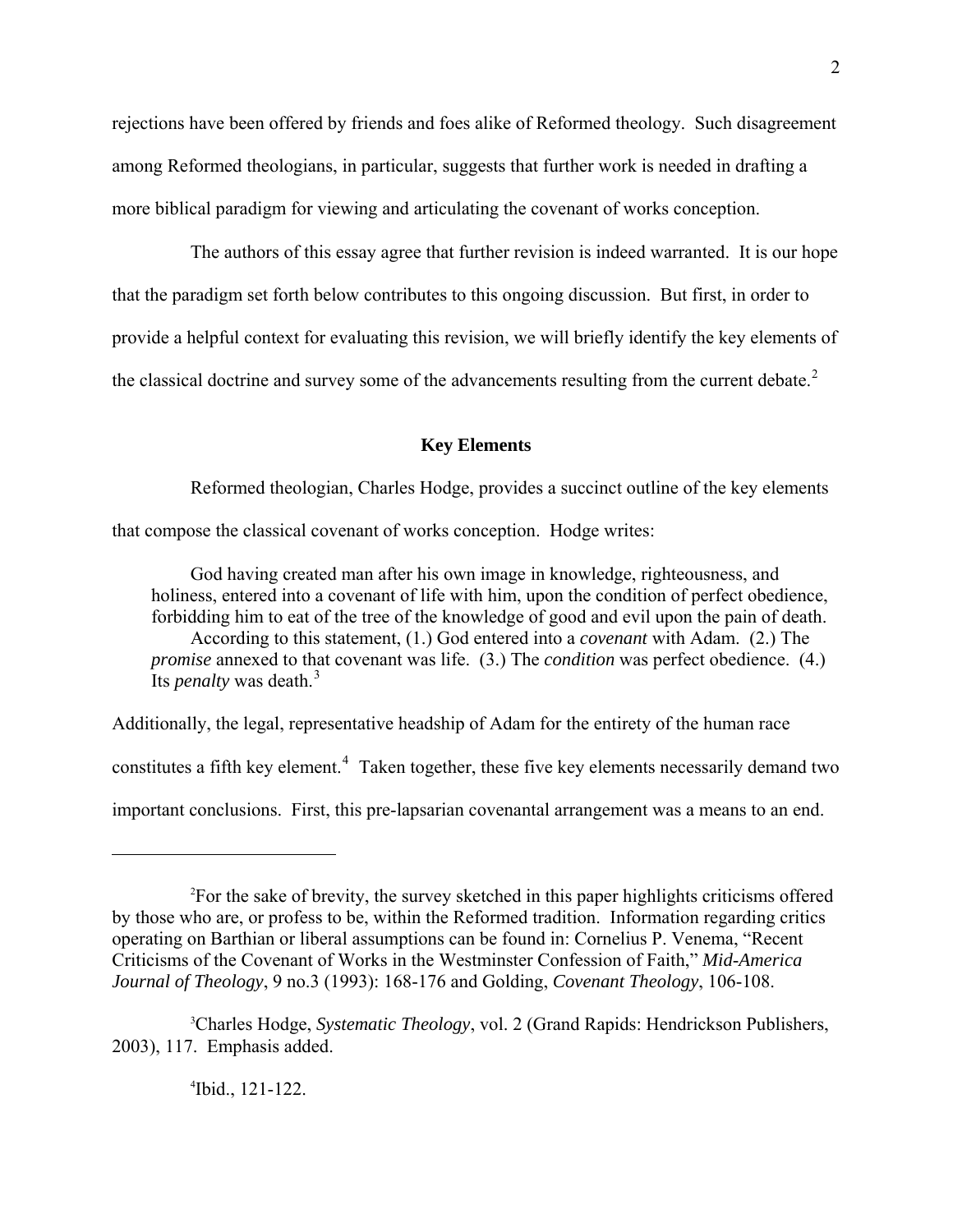Second, the intended goal or end of this covenantal arrangement was a higher state of existence for Adam than that in which he was created.

 It must be noted that strong historical consensus surrounds these two important conclusions. Herman Bavinck ably states this consensus. After briefly setting forth some misguided notions of the church fathers regarding the state and activities of man in integrity,

## Bavinck says:

 $\overline{a}$ 

 Still, everyone acknowledges that Adam did not yet possess the highest humanity, a truth implicit in the probationary command, the freedom of choice, the possibility of sin and death. Especially Augustine made a clear distinction between the ability not to sin (*posse non peccare*) and not to die (*posse non mori*), which Adam possessed, and the inability to sin (*non posse peccare*) and the inability to die (*non posse mori*), gifts that were to be bestowed along with the glorification of the first man in case of obedience and now granted to the elect out of grace.<sup>[5](#page-2-0)</sup>

Bavinck also adds that the Reformed tradition, in contra-distinction to Lutheran theology, carries

this Augustinian thought forward into its own doctrinal formulations.<sup>[6](#page-2-1)</sup> Admittedly, a systematic

expression of these elements is lacking in the early Reformers.<sup>[7](#page-2-2)</sup> However, as early as 1615, *The* 

<span id="page-2-0"></span>5 Herman Bavinck, *Reformed Dogmatics*, ed. John Bolt, trans. John Vriend, vol. 2 (Grand Rapids: Baker Academic, 2004), 566-567.

6 Ibid., 572-573.

<span id="page-2-2"></span><span id="page-2-1"></span>7 Peter Golding provides a valuable bibliography of articles which take up the question of whether John Calvin held to a covenant of works conception: Golding, *Covenant Theology*, 222 n.36. For a particularly excellent treatment of this question, consult: Peter Allan Lillback, "Ursinus' Development of the Covenant of Creation: A Debt to Melanchthon or Calvin?," *Westminster Theological Journal*, Spring (1981): 247-288. While Calvin may not have held the covenant of works doctrine as expressed in later formulations, it is certain that he embraced the possibility of higher existence for Adam. Note his comments on Genesis 2:7: "Paul makes an antithesis between this living soul and the quickening spirit which Christ confers upon the faithful, (1 Cor. xv. 45,) for no other purpose than to teach us that the state of man was not perfected in the person of Adam; but it is a peculiar benefit conferred by Christ, that we may be renewed to a life which is *celestial*, whereas before the fall of Adam, man's life was only *earthly*, seeing it had no firm and settled constancy: John Calvin, *Genesis*, in vol. 1 of *Calvin's Commentaries*, trans. John King (Grand Rapids: Baker Book House Company, 2005), 112-113. Again, in his comments on 1 Corinthians 15:45, he says: "In short, Paul's meaning is, that the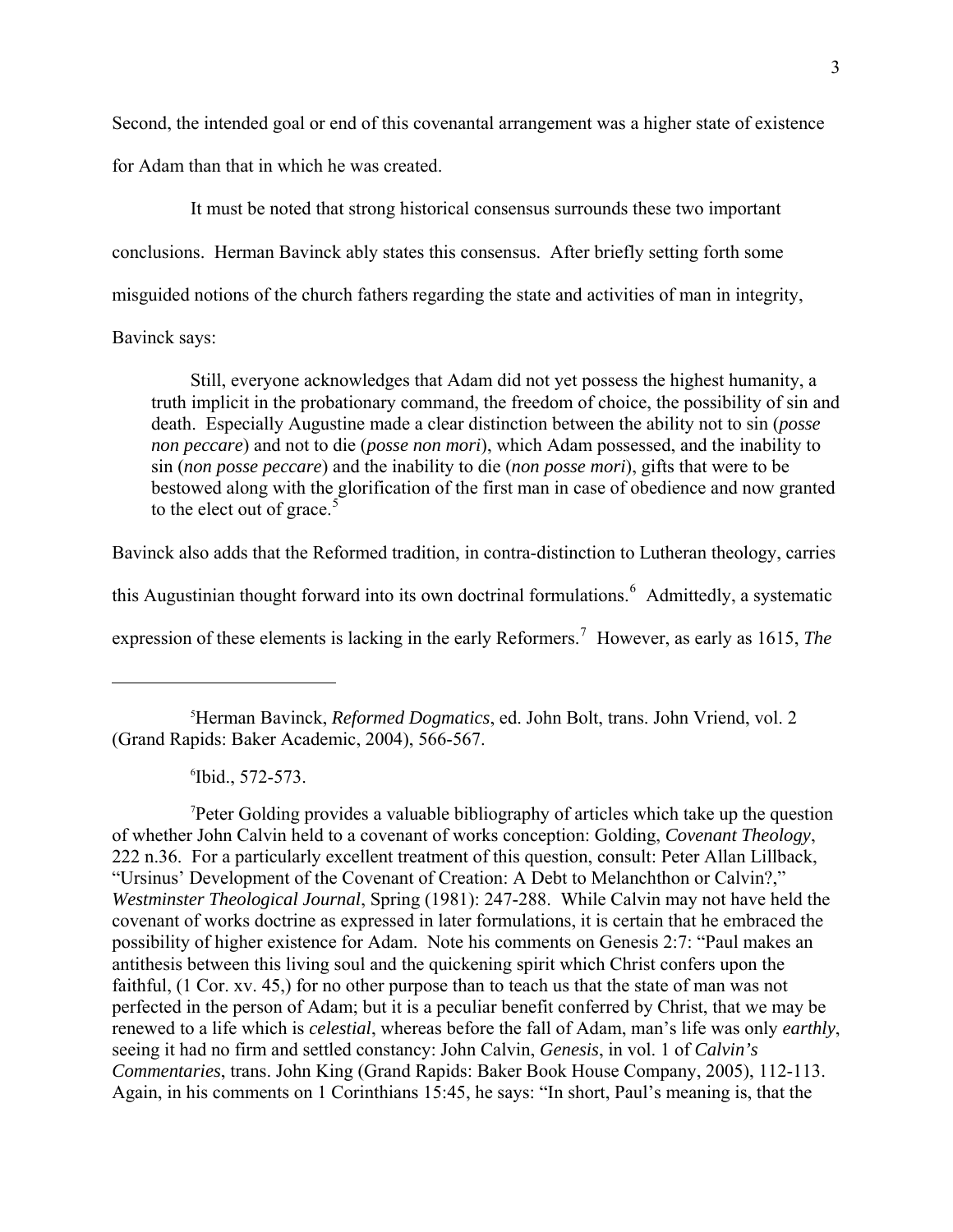*Irish Articles of Religion* brings us the first abbreviated articulation of the covenant of works doctrine in credal form:

 21. Man being at the beginning created according to the image of God (which consisted especially in the wisdom of his mind and the true holiness of his free will), had the covenant of the law ingrafted in his heart, whereby God did promise unto him everlasting life upon condition that he performed entire and perfect obedience unto his Commandments, according to that measure of strength wherewith he was endued in his creation, and threatened death unto him if he did not perform the same.<sup>[8](#page-3-0)</sup>

Thirty two years later, *The Westminster Confession of Faith* significantly expands upon this

conception and gives us the covenant of works doctrine as it is known (and debated) today.<sup>[9](#page-3-1)</sup>

#### **Current Debate**

Notwithstanding historic espousal of the individual key elements and the explicit

delineation of the covenant of works doctrine in some Reformed symbols, criticisms and

suggested revisions continue to surface. At times, various key elements undergo intense scrutiny.

More frequently, however, the debate centers on terminological issues.<sup>[10](#page-3-2)</sup> Yet, in spite of the

broad spectrum these criticisms represent, consensus appears to be developing around several

 $\overline{a}$ 

condition that we obtain through Christ is greatly superior to the lot of the *first man*, because a *living soul* was conferred upon Adam in his own name, and in that of his posterity, but Christ procured for us the Spirit, who is *life*.": Calvin, *1 Corinthians*, xv. 46, 53.

<span id="page-3-0"></span>8 *The Irish Articles of Religion*, *1615*, Article XXI. See: Philip Schaff, ed. *The Creeds of Christendom*: W*ith a History and Critical Notes*, vol. 3 (Grand Rapids: Baker Book House Company, 1983), 530.

<span id="page-3-1"></span>9 *The Westminster Confession of Faith*, *1647*, Chapter IV:II; Chapter VII; Chapter XIX:I, VI. See: Schaff, *Creeds of Christendom*, 611-612; 616-618; 640-42.

<span id="page-3-2"></span><sup>10</sup>For example, contention exists around the terms grace, merit, covenant, works, probation and life (as offered by the tree of life). Among these, the term merit, in particular, has been the source of much heated debate. Though we are not completely satisfied with his conclusion, for an informative historical study of merit terminology, see: Lee Irons, "Redefining Merit: An Examination of Medieval Presuppositions in Covenant Theology," in *Creator, Redeemer, Consummator*: *A Festschrift for Meredith G*. *Kline*, eds. Howard Griffith, John R. Muether (Greenville, SC: Reformed Academic Press, 2000), 253-269.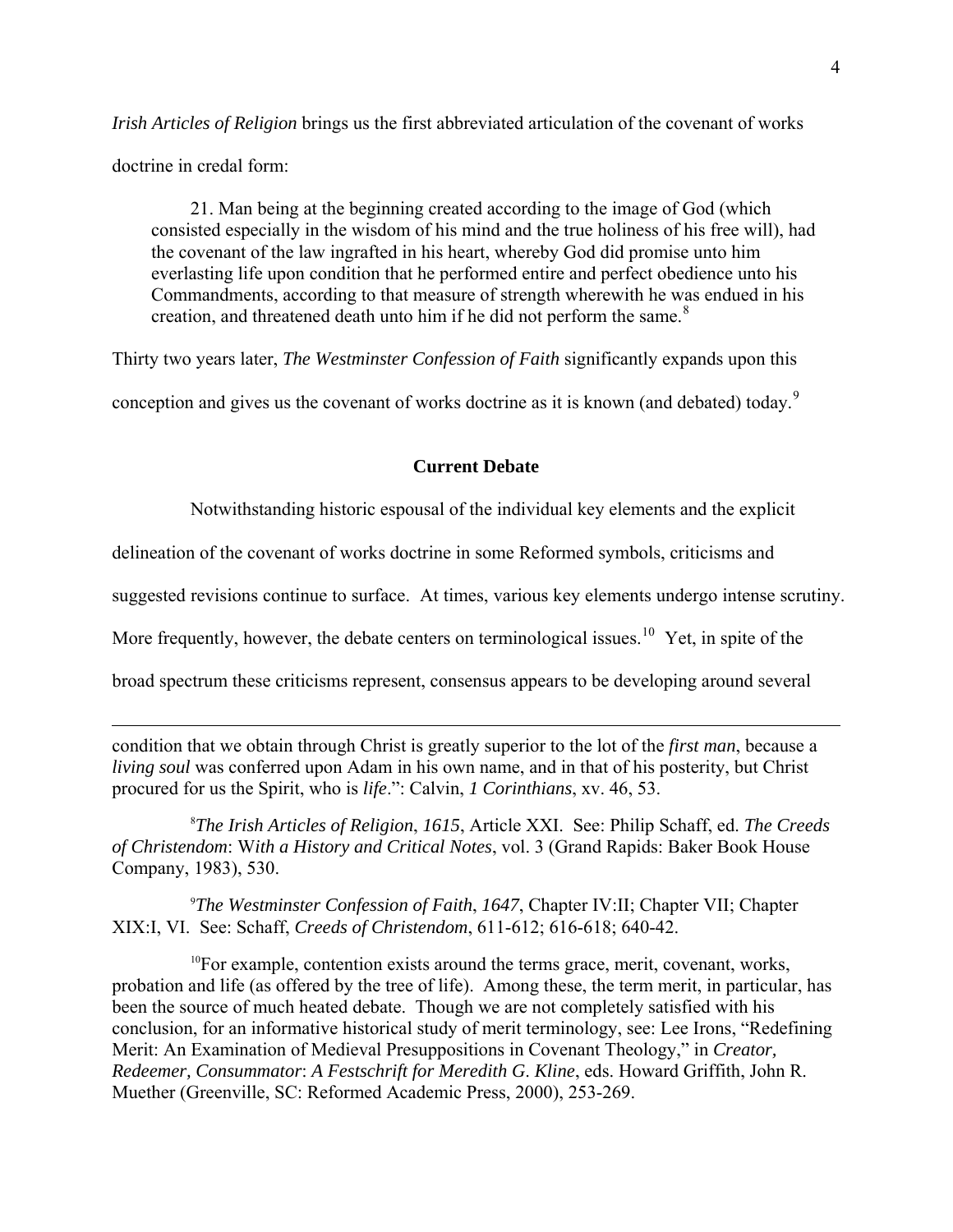observations. Though multiple writers could be reviewed with varying degrees of profit, the survey below sketches the affirmations, denials and contributions of three important figures in this current debate and reveals the contours of this developing consensus.

# **Herman Hoeksema**

The first noteworthy criticism comes from the pen of Herman Hoeksema.<sup>[11](#page-4-0)</sup> Although Hoeksema affirms aspects of the covenant of works, he presents five objections to the classical doctrine which ultimately lead him to "condemn it as unscriptural."<sup>[12](#page-4-1)</sup> Yet, ironically, some of Hoeksema's criticisms actually serve to revise and strengthen the doctrine.

 **Elements affirmed.** Consistent with the covenant of works, Hoeksema affirms the presence of a pre-lapsarian covenant.<sup>[13](#page-4-2)</sup> He acknowledges the positive law and penalty regarding the tree of the knowledge of good and evil. He likewise upholds the necessity of obedience to avoid the penalty of death and the representative headship of Adam for the human race.

 **Elements denied.** It is Hoeksema's first and central objection that strikes at the very heart of the covenant of works. He says, "…the theory that Adam had the promise of God that he would inherit eternal life had he obeyed the probationary command does not fit in with the

<span id="page-4-0"></span><sup>11</sup>Herman Hoeksema, *Reformed Dogmatics* (Grand Rapids: Reformed Free Publishing Association, 1966), 214-226.

<sup>12</sup>Ibid., 220.

<span id="page-4-2"></span><span id="page-4-1"></span><sup>&</sup>lt;sup>13</sup>Ibid., 217; 220-222. Hoeksema sees the covenant, however, as "a relation of living fellowship and friendship" as opposed to an "established agreement between Adam and his Creator, consisting of a condition, a promise, and a penalty…" On the basis of this "relation" view, he sees no room for the Adamic administration as "a means to an end." Rather, the covenant (understood as relationship) is an end in itself.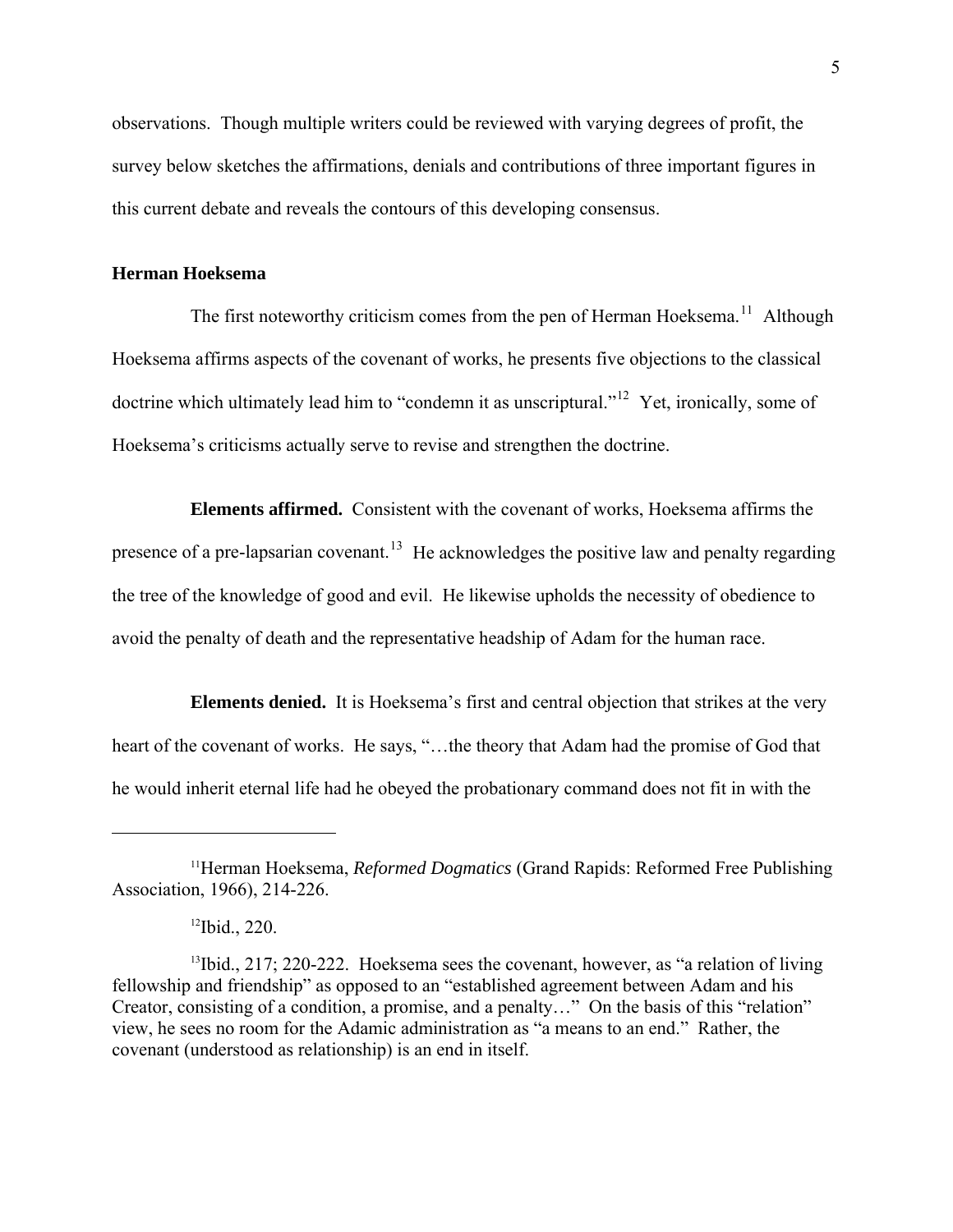rest of Scripture, nor with any possible dogmatic conception."[14](#page-5-0) This primary criticism, however, is patently misguided in that it stems from a non-biblical, dualistic conception of earthly and heavenly existence.<sup>[15](#page-5-1)</sup> Furthermore, it is completely out of line with the doctrinal heritage that Hoeksema otherwise embraces.

**Contributions offered.** In spite of the erroneous nature of his main objection,

Hoeksema nevertheless advances the debate in three ways. First, he rejects the classical idea of the pre-lapsarian covenant as an agreement, compact or contract.<sup>[16](#page-5-2)</sup> This observation represents a much needed corrective to the classical conception, for there is simply no Scriptural evidence of Adam agreeing to enter any kind of contractual arrangement offered by the Almighty. Furthermore, Hoeksema draws attention to some of the problems inherent in utilizing the language of 'merit' to characterize Adam's obedience.<sup>[17](#page-5-3)</sup> Finally, Hoeksema highlights the deficiency of viewing the pre-lapsarian relationship between God and Adam through a "wage

 $\overline{a}$ 

 $17$ Ibid., 217-218.

<sup>14</sup>Ibid., 219.

<span id="page-5-1"></span><span id="page-5-0"></span> $15$ Ibid., 217-220. Hoeksema reveals this dualism in unambiguous terms: "It is true, of course, that Adam would not have suffered the death penalty if he had obeyed. But this is quite different from saying that he would have attained to glory and immortality." "…Adam might have lived everlastingly in his earthly state." "He might have continued to eat from the tree of life and live forever; but everlasting earthly life is not the same as what Scripture means by eternal life" (217). Also, "And the fact is that it was quite impossible for Adam to attain to the heavenly level of immortal life." "Immortality and heavenly glory are in Christ Jesus alone"  $(220)$ .

<span id="page-5-3"></span><span id="page-5-2"></span> $16$ Ibid., 217. Though offered with some qualification, this classical view is reflected in works such as: Francis Turretin, *Institutes of Elenctic Theology*, ed. James T. Dennison, Jr., trans. George Musgrave Giger, vol. 1 (Philipsburg, NJ: Presbyterian and Reformed Publishing Company, 1992), 574.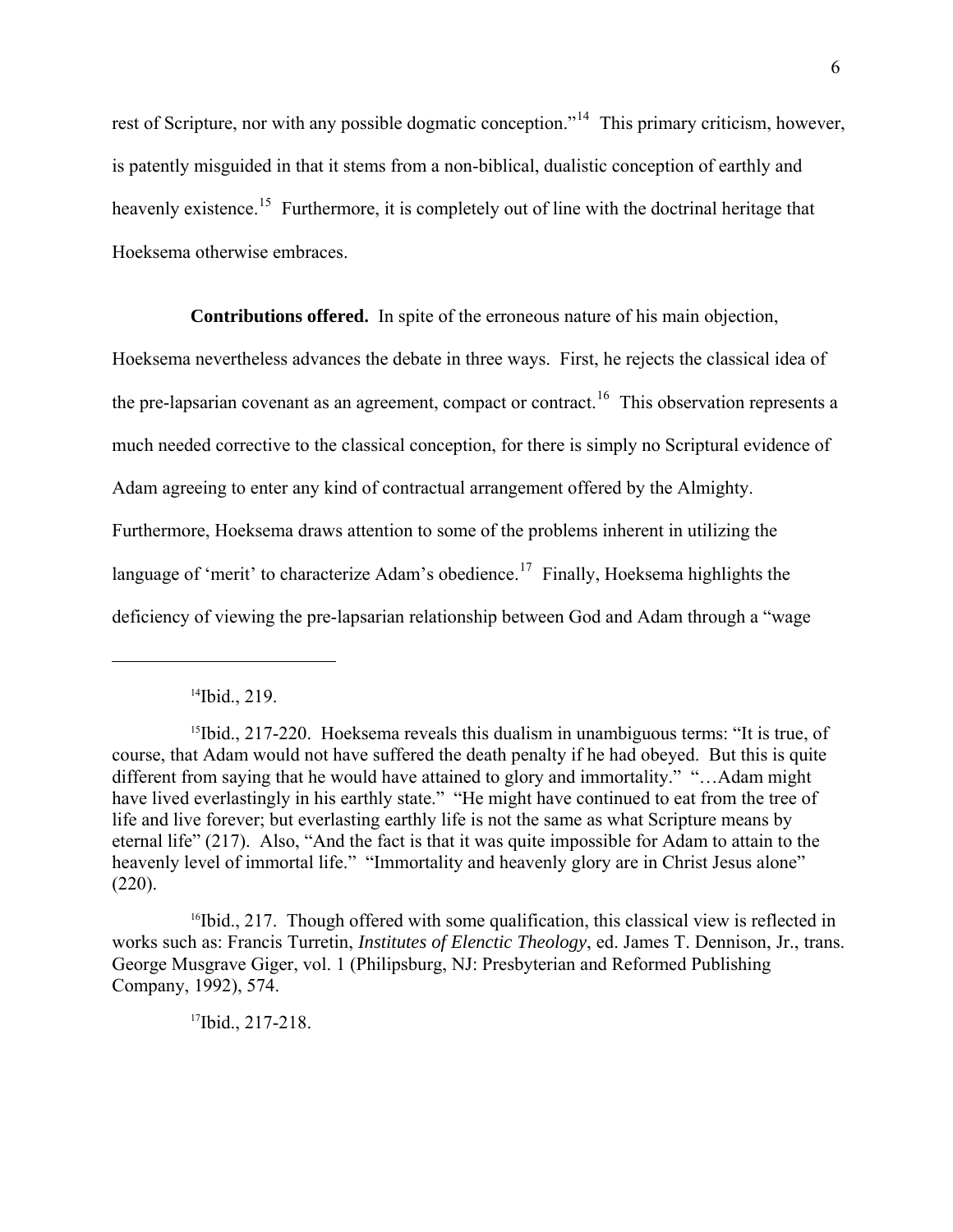earner" paradigm. Consistent with his definition of the covenant, he posits that the relationship of Adam to God is best viewed through the lens of "friend-servant."[18](#page-6-0)

# **John Murray**

 $\overline{a}$ 

In his important article, "The Adamic Administration," John Murray offers an insightful critique which further advances the covenant of works debate.<sup>[19](#page-6-1)</sup> Although some lay charges of denial at his feet, $^{20}$  $^{20}$  $^{20}$  Murray stands in agreement with four of the five key elements of the classical doctrine. This essential agreement leads most subscribers and at least one opponent of the covenant of works to place Murray's revisions squarely within the stream of confessional thought. $^{21}$  $^{21}$  $^{21}$ 

<sup>18</sup>Ibid., 222-223.

<span id="page-6-1"></span><span id="page-6-0"></span>19John Murray, "The Adamic Administration," in *Collected Writings of John Murray*, vol. 2 (Edinburgh: Banner of Truth Trust, 1977), 47-59. Our indebtedness to Murray's contributions cannot be overstated: e.g., Samuel E. Waldron, *A Modern Exposition of the 1689 Baptist Confession of Faith* (Durham, England: Evangelical Press, 1989), 91-100. The revisions we offer below consciously build upon the foundation of his biblical-theological insights. In addition to our own observations, we seek to explore, synthesize and expand upon a variety of Murray's theological offerings.

<span id="page-6-2"></span>20See Meredith Kline, "Covenant Theology Under Attack," *New Horizons*, February (1994) and Mark W. Karlberg, "Reformed Interpretation of the Mosaic Covenant," in *Covenant Theology in Reformed Perspective* (Eugene, OR: Wipf and Stock Publisher, 2000), 43-46.

<span id="page-6-3"></span>21For a subscriber's vindication, note the words of Venema: "What you find in Murray's treatment of the WCF's doctrine of the covenant of works, then, is not so much a repudiation of any of its essential teaching as a refinement of some aspects of the WCF's formulation that he finds objectionable or misleading," Venema, "Recent Criticisms of the Covenant of Works," 185. For an opponent's support, note the words of Ralph A. Smith: "Murray's supposition fits perfectly with the notion of a covenant of works, which, as this quotation shows, he denies only in language and not in substance." Similarly, "Murray's view is consistent with the traditional covenant of works idea, even though he refused the term…," Ralph A. Smith, *Eternal Covenant*: *How the Trinity Reshapes Covenant Theology* (Moscow, ID: Canon Press, 2003), 67; 76.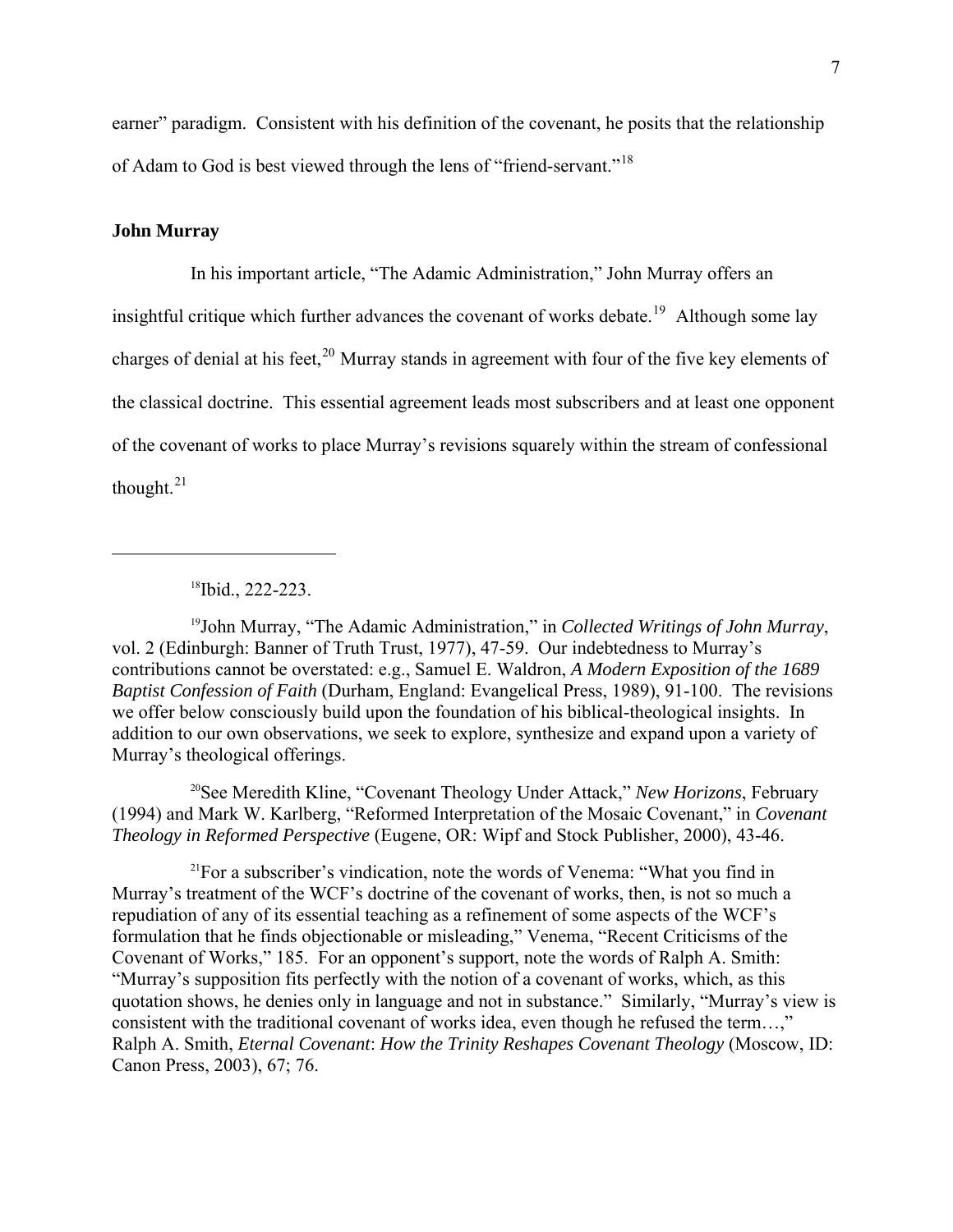**Elements affirmed.** The sectional headings of "The Adamic Administration" reveal Murray's overt majority-alignment with the traditional doctrine. Murray gives considerable treatment to the key elements of condition, promise, and threatening (penalty). Additionally, he conveys the parallels between the representative headships of Adam and Christ with enough clarity and passion to move a reader from theological reflection to doxological joy.

**Elements denied.** One significant departure Murray makes from the classic

formulation is his denial of the existence of a pre-lapsarian covenant.<sup>[22](#page-7-0)</sup> He prefers to reserve the term 'covenant' for the redemptive era and consequently views the pre-lapsarian arrangement as simply "a special act of providence."<sup>[23](#page-7-1)</sup> Moreover, Murray contends that the term 'works' is not an appropriate denominator for the Edenic arrangement, for it obscures "the elements of [condescending] grace entering into the administration."<sup>[24](#page-7-2)</sup> As a corollary to this, Murray insists that "we must dissociate all notions of meritorious reward," on the basis of simple justice, from the promise of life in the administration.<sup>[25](#page-7-3)</sup> For Murray, the principle of simple justice could not

22Murray, "The Adamic Administration," 49-50.

 $23$ Ibid., 49.

<span id="page-7-1"></span><span id="page-7-0"></span> $\overline{a}$ 

 $24$ Ibid., 49.

<span id="page-7-3"></span><span id="page-7-2"></span> $25$ Ibid., 56. On this point Meredith Kline asserts that Murray opened the door for the introduction of Norman Shepherd's erroneous views: Kline, "Covenant Theology Under Attack." Kline contends that Adam was, indeed, able to meritoriously attain eternal life on the basis of simple justice. For Kline, *any* use of the term 'grace' or denial of meritorious obedience in the pre-fall arrangement is an attack upon the gospel itself. While Kline writes as a friend of the Reformation and champion of the classical doctrine of justification *sola fide*, his no-grace/allmerit view of the covenant of works represents a deviation from both the spirit of Reformed symbols and significant contributors within the Reformed tradition: see A. A. Hodge, *Outlines of Theology* (Edinburgh: Banner of Truth Trust, 1991), 310; R. L. Dabney, *Systematic Theology* (Edinburgh: Banner of Truth Trust, 1996), 300-301; Herman Bavinck, *Reformed Dogmatics*, vol. 2, ed. Bolt, Trans. Vriend (Grand Rapids: Baker Academic, 2004), 570. Of course, these Reformed theologians carefully distinguished the pre-fall 'grace' of God from the saving grace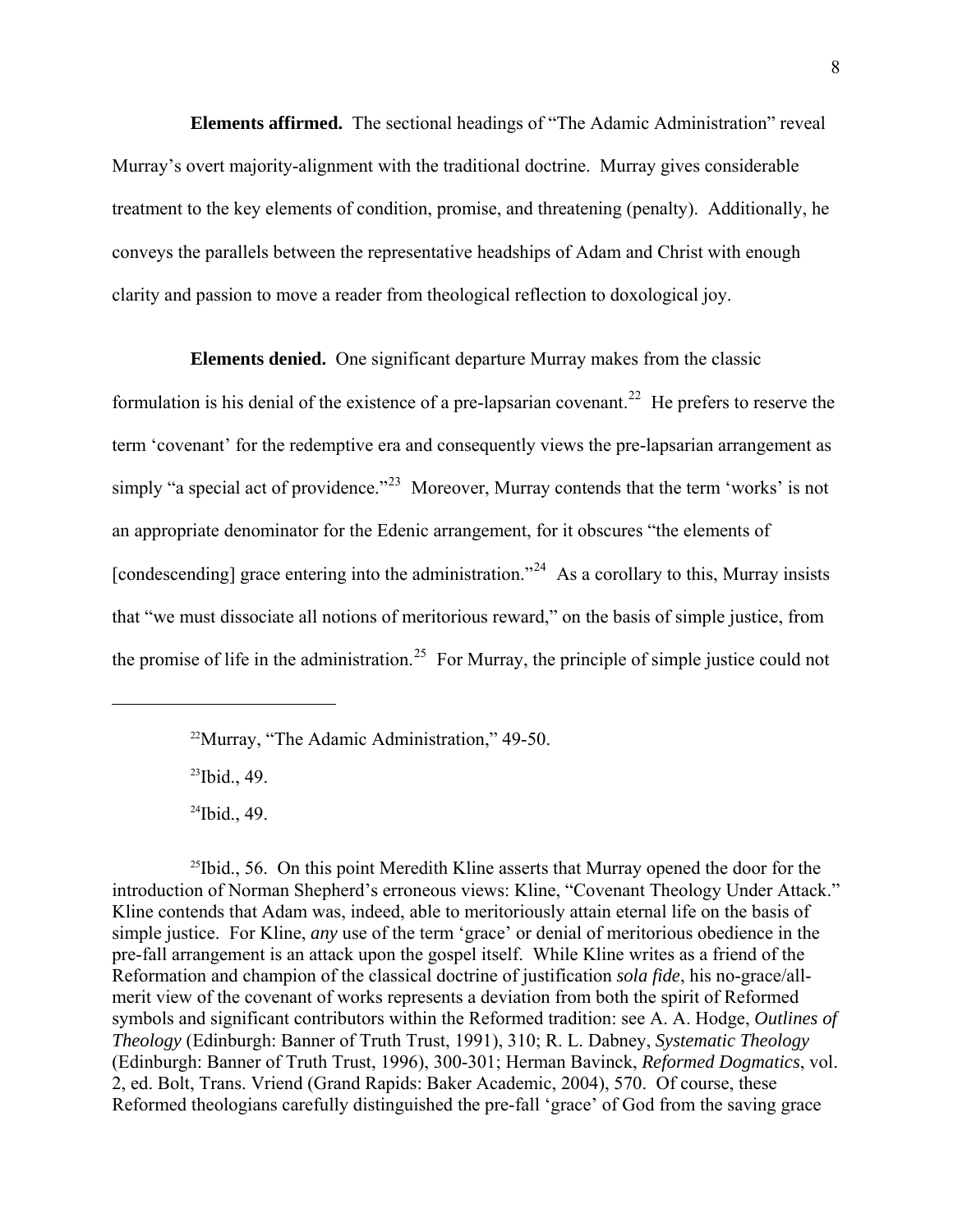have issued a reward of confirmation in righteousness and life. Rather, such a blessed hope could only come on the basis of God's faithfulness to His own promise.

**Contributions offered.** Murray makes at least four contributions which refine the quality and accuracy of the covenant of works conception. First, like Hoeksema, Murray draws attention to the error of viewing the Adamic administration as a contract or compact.<sup>[26](#page-8-0)</sup> Next, due to his denial of a pre-lapsarian covenant, Murray helpfully maintains that the administration's "uniqueness and singularity must be recognized."<sup>[27](#page-8-1)</sup> This means that along with the classical doctrine, Murray acknowledges that Christ indeed "fulfilled the obedience in which Adam failed."<sup>[28](#page-8-2)</sup> Yet, he observes that "[I]t would not be correct to say, however, that Christ's obedience was the same in content or demand."[29](#page-8-3) The foundational parallel between Adam and Christ is that both were under law with diverse requirements of obedience, rather than under a singular and uniform arrangement styled as the covenant of works. A third observation consists, again with Hoeksema, in Murray's highlighting the deficiencies of merit terminology.

of God. Nevertheless, they had no qualms with employing the term 'grace' to describe the condescension of God in offering man the possibility of attaining the reward of life. After all, the Scriptures themselves employ the term 'grace' without reference to human demerit in the case of the God-man, Jesus Christ (John 1:14). Similarly, these and other equally noteworthy men have rejected or heavily qualified the usage of the term 'merit' with regard to the pre-fall state: see John Calvin, *Institutes of the Christian Religion*, ed. McNeill, trans. Battles (Louisville: Westminster John Knox Press, 1960), III.XV.2, 789; Jonathan Edwards, *The Works of Jonathan Edwards*, vol. 1, ed. Bolt, trans. Vriend (Edinburgh: Banner of Truth Trust, 1976), 652, sec.3; R. L. Dabney, *Systematic Theology* (Edinburgh: Banner of Truth Trust, 1996), 300-301; Herman Bavinck, *Reformed Dogmatics*, vol. 2 (Grand Rapids: Baker Academic, 2004), 570. Kline's contentions, therefore, must be viewed at best as unhelpfully restrictive.

> <span id="page-8-3"></span><span id="page-8-2"></span><span id="page-8-1"></span><span id="page-8-0"></span>Ibid., 50. Ibid., 50. Ibid., 58. Ibid., 58.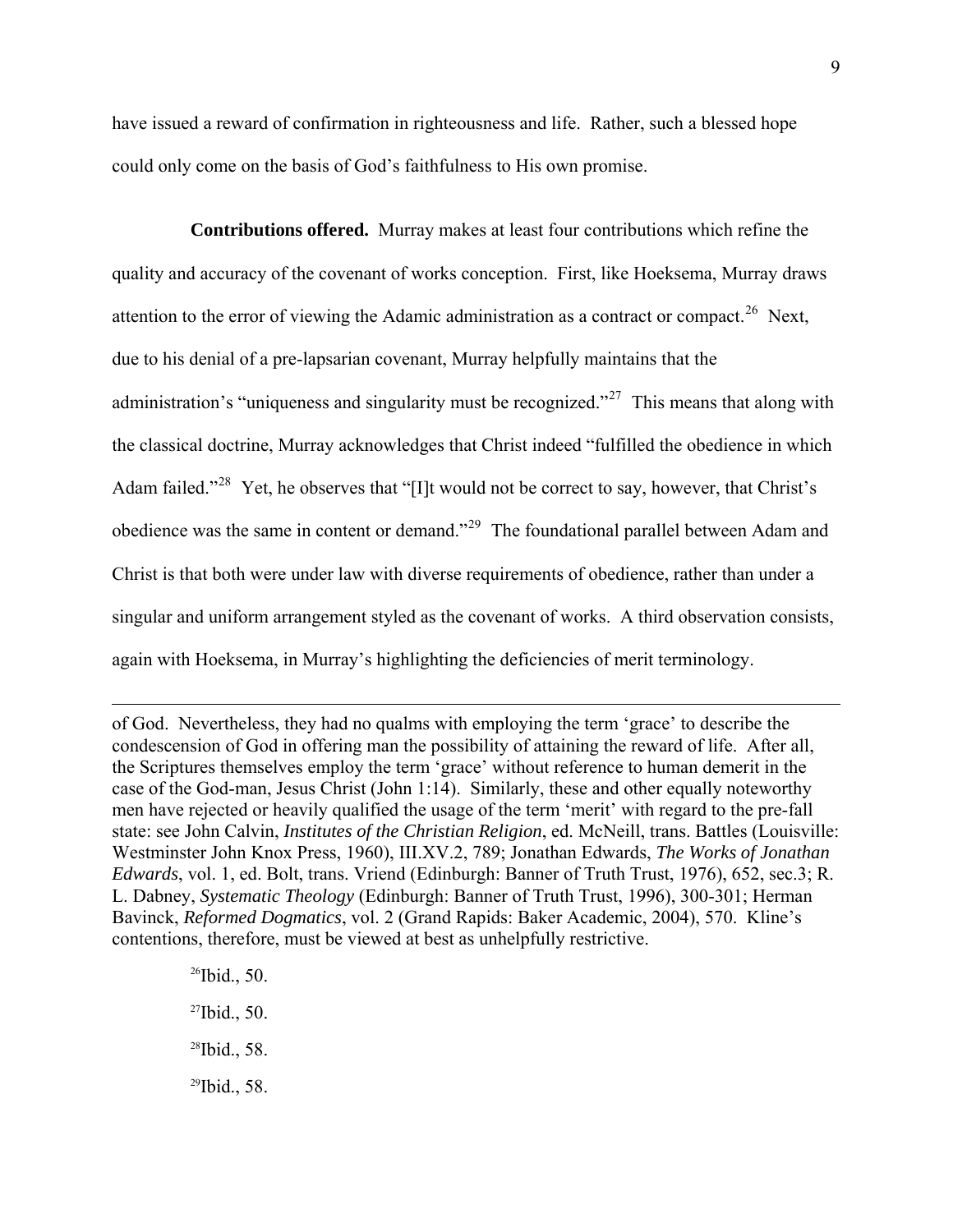The final refinement concerns Murray's expositions of the tree of the knowledge of good and evil and the tree of life. Herein lays a significant advance in handling the pertinent biblical data. With masterful insight, Murray concludes that the knowledge of good and evil "describes the issue of either alternative of the probation."[30](#page-9-0) This underscores the reality of remaining growth or maturation for Adam in his state of integrity. There was knowledge yet to be attained.

 Similarly, Murray asserts that the tree of life, though not forbidden, was nevertheless "by the arrangements of providence or of revelation …recognized as reserved for the issue of probationary obedience."[31](#page-9-1) With this observation, Murray both sustains and buttresses the classical end of the covenant of works. He sustains the classical end by holding to the possibility of a higher existence for Adam. He buttresses the doctrine by attesting that Adam had not yet partaken of the tree of life – a position which is ambiguous or denied among some Reformed theologians on the basis of an inference that Adam was permitted to eat of the tree of life (more on this below).

## **James B. Jordan**

 $\overline{a}$ 

 The final important figure of our survey is James B. Jordan. In a collection of essays entitled *The Federal Vision*, Jordan offers a criticism of the covenant of works conception that is

<span id="page-9-1"></span><span id="page-9-0"></span><sup>&</sup>lt;sup>30</sup>Ibid., 52. It must be remembered that the knowledge of good and evil is both a communicable attribute of God (Gen 3:22) and a sign of maturity (Heb 5:14). It is reasonable, therefore, to conclude that a successful probation for Adam would have issued in permission to eat from the tree of the knowledge of good and evil in order to acquire its attribute (more below).

 $31$ Ibid., 48.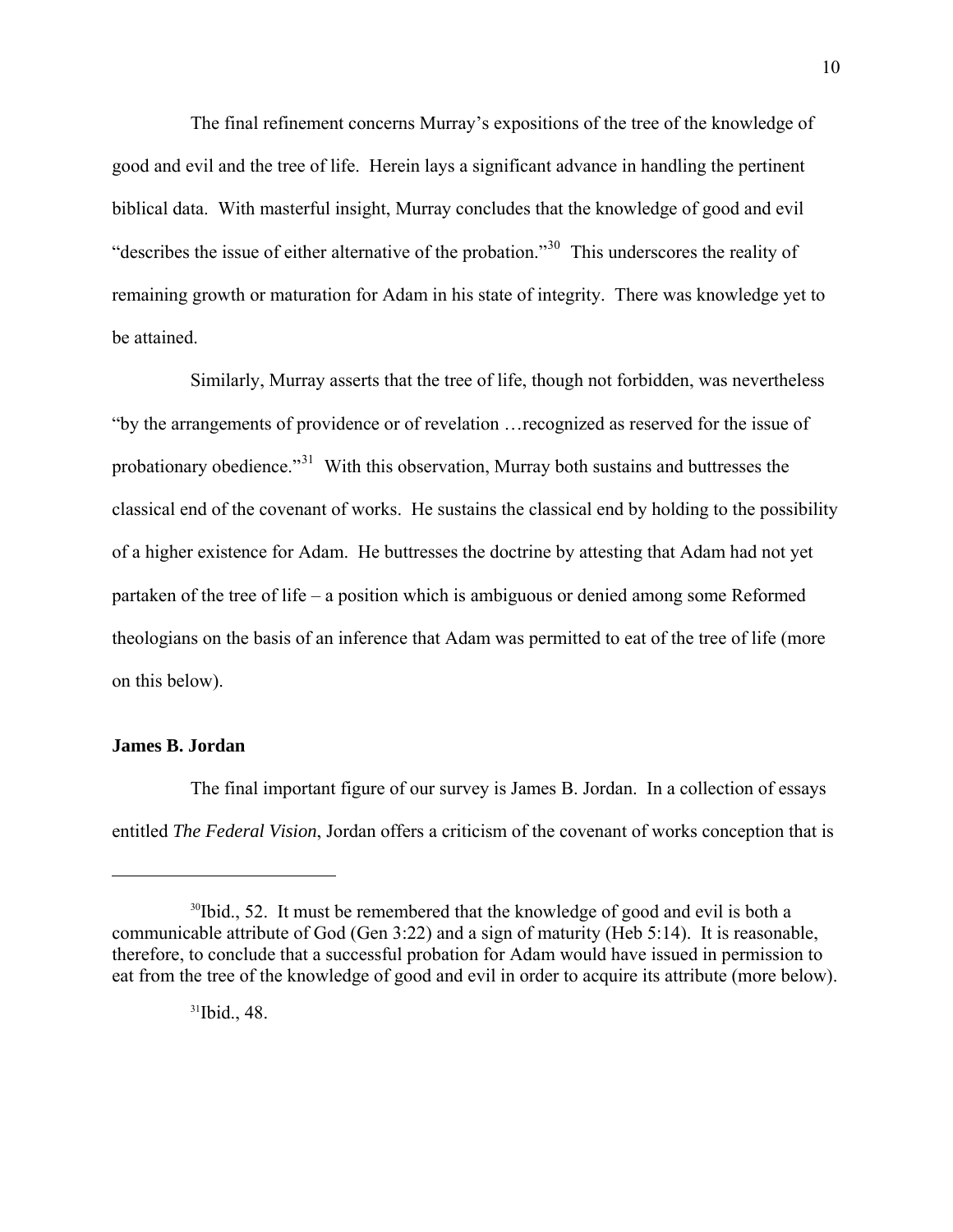at once as disconcerting as it is insightful.<sup>[32](#page-10-0)</sup> Jordan himself concedes that "[I]n this essay there has been much that is "new" and doubtless controversial."<sup>[33](#page-10-1)</sup>

**Elements affirmed.** Jordan maintains the presence of a pre-lapsarian covenant. Like Hoeksema, his definition of covenant negates the compact notion and instead views the Adamic covenant as an "in-created" reality. Jordan also affirms the condition of obedience and penalty of death related to the forbidden tree. Additionally, he agrees that the Adamic covenant entails promise of a higher state of existence. Finally, Jordan allows for the representative headship of Adam, yet with qualifications that obscure his degree of alignment with the Reformed confessional heritage. $34$ 

**Elements denied.** While Jordan affirms the promise of a higher state of existence, he proposes that the forbidden tree, rather than the tree of life, affords this possibility. For Jordan, progression from childhood to maturation is the central focus and eschatological goal of the Adamic covenant. Consistent with this maturation view, he disallows any consideration of meritorious works in the administration. Unfortunately, as a result of these denials, the classical triad of righteousness  $-$  justification  $-$  life is opaque at best in Jordan's materials.

<span id="page-10-0"></span><sup>32</sup>James B. Jordan, "Merit Versus Maturity: What Did Jesus Do for Us?," in *The Federal Vision,* eds. Steve Wilkins, Duane Garner (Moscow, ID: Canon Press, 2004), 151-200.

<span id="page-10-1"></span><sup>&</sup>lt;sup>33</sup>Ibid., 195. Among Jordan's controversial assertions is his belief that had Adam obeyed God in the face of temptation he would have been permitted to eat of the forbidden tree, died a "good death" and then been resurrected by God to "a more glorious existence" (175).

<span id="page-10-2"></span><sup>&</sup>lt;sup>34</sup>Ibid., 194-195. For example, Jordan espouses a view of double imputation. However, his idea of double imputation involves the imputation of "our sins to Jesus and His *glory* to us…" [emphasis added]. He rejects the notion that Jesus' earthly works are given to us, citing the apparent meaninglessness of His miracles in an imputation schema. Yet, Jordan does not disclose his view of the real issue at stake – whether the *righteousness* (not the works) of Christ is imputed to His people.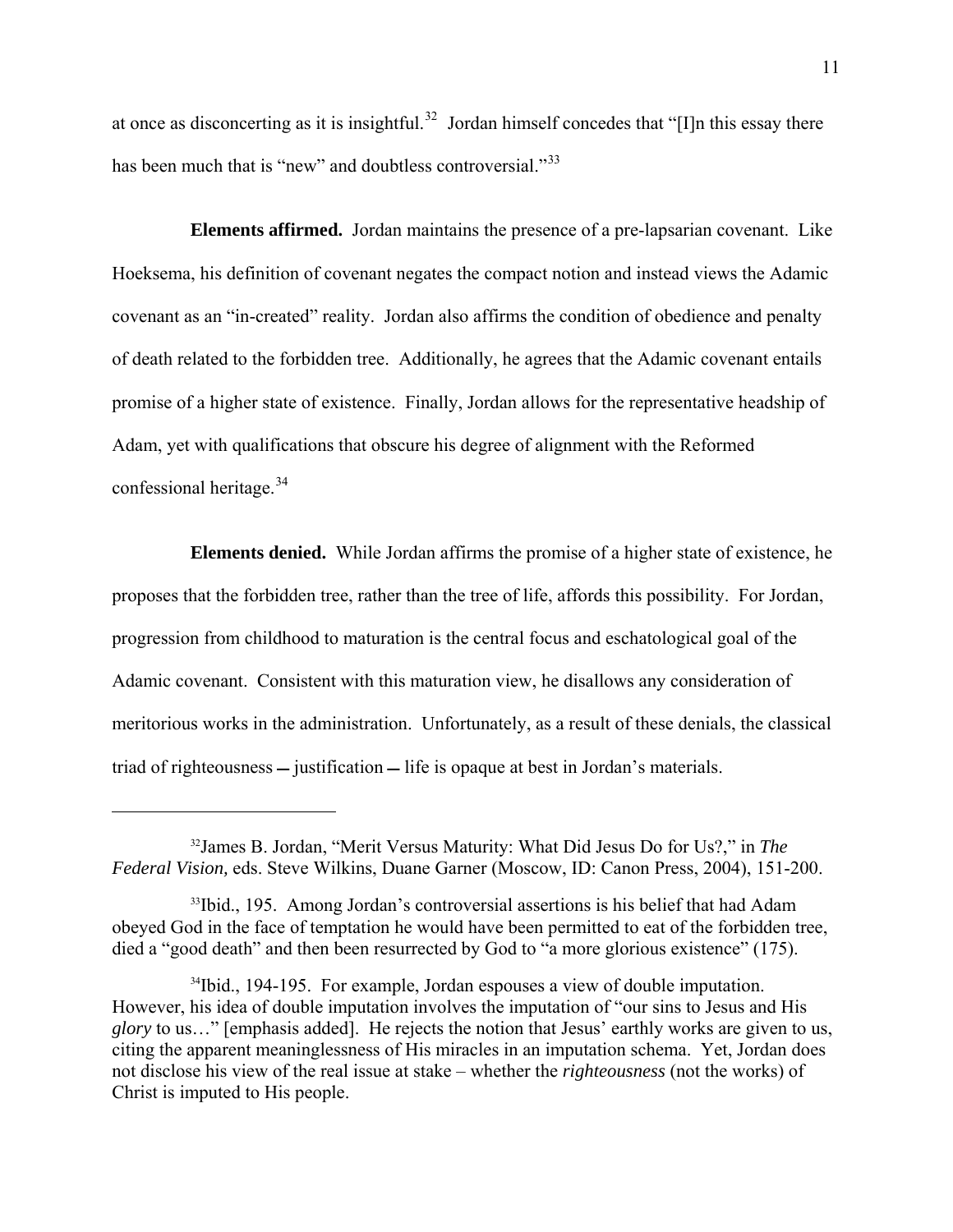**Contributions offered.** As with Murray, Jordan's concern for thorough exegesis of the Genesis data is laudable. Specifically, Jordan's emphasis on the maturation implied by the tree of the knowledge of good and evil sheds fresh light on the pre-lapsarian context. Furthermore, his viewing of the administration through a Father-son paradigm brings the narrative of the Genesis text into the forefront.

#### **Summary**

 This brief survey provides us with the contours of a more biblical approach and articulation of the covenant of works conception. The current debate is trending toward consensus around several needed clarifications. First, if a pre-lapsarian covenant exists, it is certainly of Sovereign imposition and must not be viewed as a compact or contract. However, it must be admitted that there is no explicit record of an oath-sworn promise in the pertinent Genesis materials. For this reason, we agree with Murray that the term 'covenant' should be reserved for redemptive history.<sup>[35](#page-11-0)</sup> Another positive advance involves the superiority of the Father-son paradigm for viewing the pre-lapsarian state in that it best expresses the biblical-theological narrative<sup>[36](#page-11-1)</sup> running throughout Scripture (more below). Obedience in this context

<span id="page-11-0"></span><sup>&</sup>lt;sup>35</sup>We wish to acknowledge that many commentators and theologians view Hosea 6:7 as supplying explicit proof for a pre-lapsarian covenant – "But like Adam they have transgressed the covenant." However, the phrase "like Adam" is also capable of being translated "like men." Herein lays the controversy. Robert Reymond views the translation "like men" as introducing "an inanity into the text": Robert L. Reymond, *A New Systematic Theology of the Christian Faith* (Nashville: Thomas Nelson, Inc., 1998), 430. Calvin, however, disagrees. He deems the translation "like Adam" to be "frigid and diluted" and refuses to "stop to refute this comment; for we see that it is in itself vapid": Calvin, *Hosea*, 235. Such diversity of perspectives among godly men should dissuade any dogmatic use of this verse as a proof text for a pre-lapsarian covenant. Furthermore, the existence of such a covenant is not crucial for the thesis offered in this essay.

<span id="page-11-1"></span><sup>36</sup>Geerhardus Vos comments: "In the long run that system will hold the field which can be proven to have grown organically from the main stem of revelation, and to be interwoven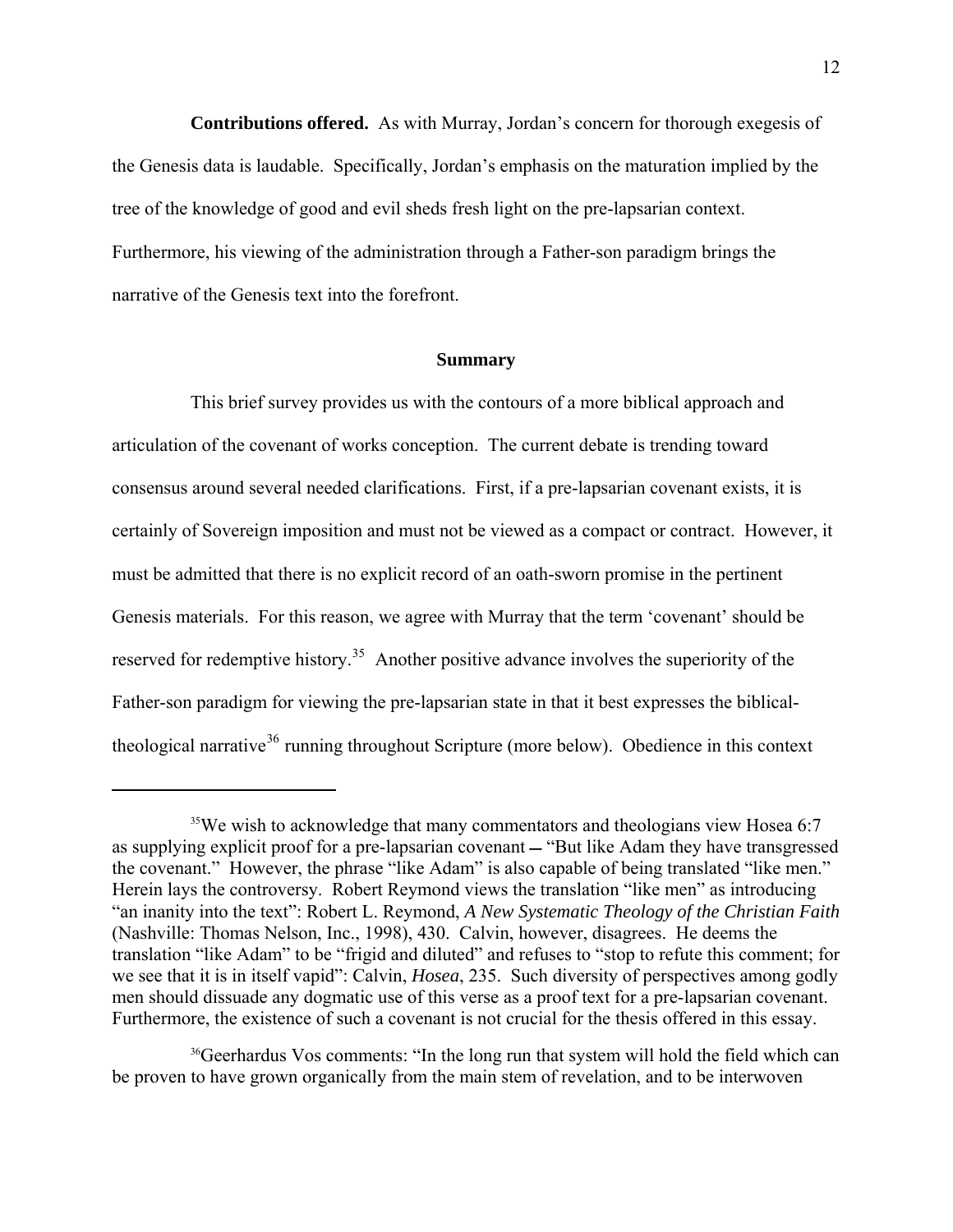helpfully shifts away from the medieval baggage attending merit terminology.<sup>[37](#page-12-0)</sup> Finally, the additional exegetical attention given to the tree of the knowledge of good and evil and the tree of life paves the way for a more comprehensive view of the Edenic arrangement.

 Consistent with these clarifications, we propose that the biblical doctrine of "sonship," rightly understood, provides a helpful paradigm for maintaining the soteriological/eschatological concerns of the covenant of works conception. More specifically, we believe that maturation from immature to mature son, along with the acquisition of the power and inheritance belonging to such maturity, reflects an accurate exposition of the particulars of Genesis chapters 1-3. In the post-lapsarian era of redemption, it is precisely the sonship paradigm that illustrates Yahweh's relationships with Israel, Christ, and the New Covenant church. So, before applying our suggested revision to the Genesis materials, we will briefly review these three illustrations.

## **Paradigm Illustrated**

Throughout the course of redemptive history, the sonship paradigm consistently illustrates Yahweh's relationship with His people. Additionally, this sonship always entails an order of growth and progression from childhood or immaturity to maturity. Furthermore, it is always (and only) the faithful, mature son that possesses power and the Father's inheritance. As we will see, it is not without significance that the three major foci of the redemptive era are illustrative of this paradigm: Israel as son, Christ as son, and the New Covenant church as son.

with the very fibre of Biblical religion." Geerhardus Vos, *Biblical Theology*: *Old and New Testaments* (Grand Rapids: Wm. B. Eerdmans Publishing, 2000), 18.

<span id="page-12-0"></span><sup>&</sup>lt;sup>37</sup>Though Kline/Irons recognize the problems attending merit terminology and attempt to redefine the term, they nevertheless argue tenaciously for the abiding importance of espousing the idea of reward for *meritorious* obedience on the principle of simple justice. Smith, however, insightfully states, "if merit simply means "covenant faithfulness," why not dispense with the extra term?" Smith, *Eternal Covenant*, 64.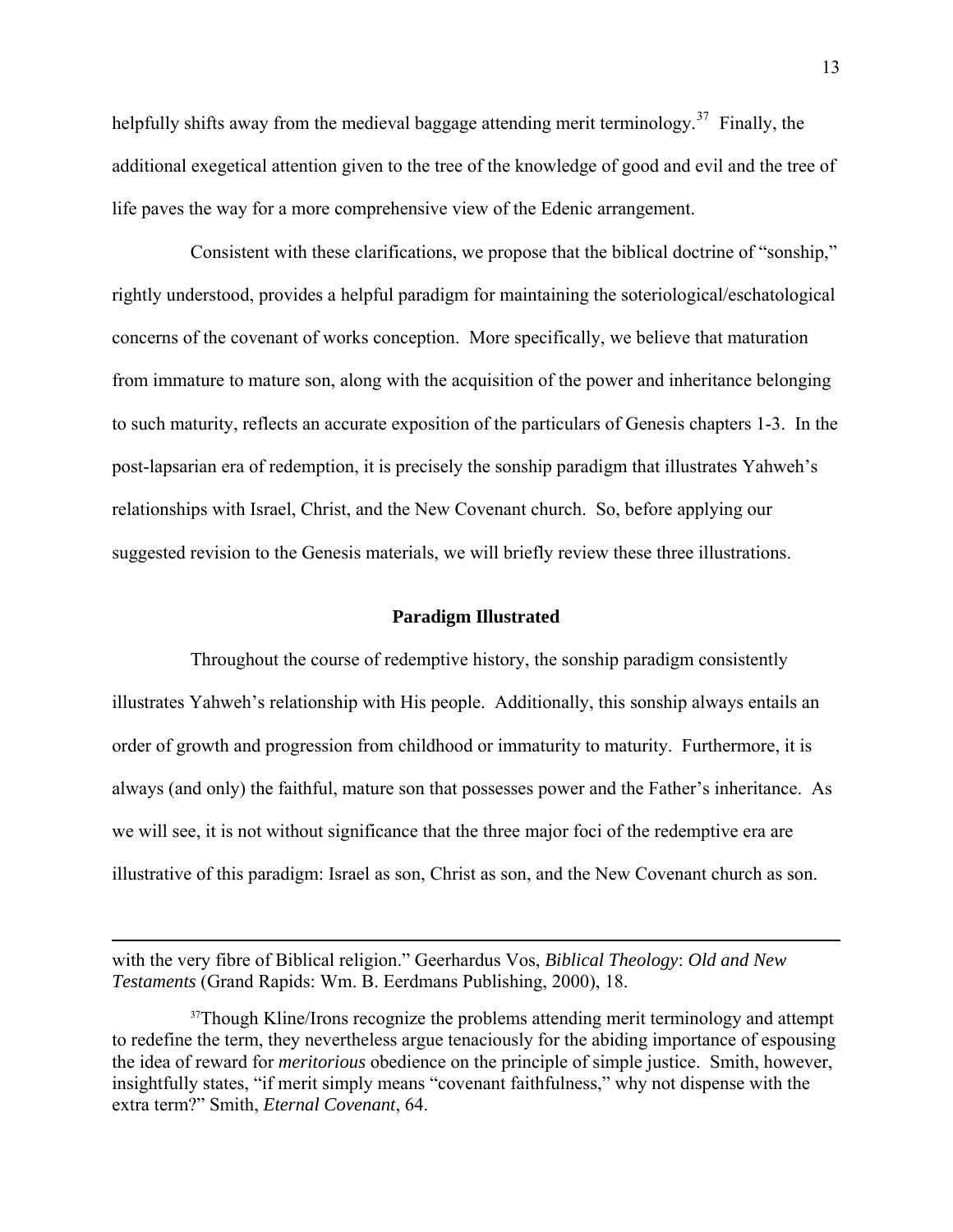### **Israel as Son**

The nation of Israel provides the first illustration of the sonship paradigm. While Yahweh employs a variety of metaphors to describe His relationship with Israel, 'sonship' holds a prominent place (Exod 4:22-23; Hos 11:1; Rom 9:4). This sonship, however, is not static. It involves a maturation process from immaturity to maturity.

According to the Apostle Paul, childish Israel lives under tutelage until the appointed time set by the Father:

Now I say, as long as the heir is a child, he does not differ at all from a slave although he is owner of everything, but he is under guardians and managers until the date set by the father. So also we, while we were children, were held in bondage under the elemental things of the world (Gal 4:1-3).

Yahweh utilizes elemental principles – "Do not handle, do not taste, do not touch!" as pedagogical instructors. One goal of this instruction is to produce the full maturation of Israel for the purpose of receiving the inheritance. While waiting until the date set by the Father, Israel's faithfulness to the Law serves as the condition or stipulation for full and permanent possession of the inheritance: i.e., the Promised Land, dominion over the Gentiles, and Yahweh Himself.

 Similarly, what is true of the nation corporately is embodied in Israel's king. The king, as an Israelite, is already a son of God. However, in the case of Solomon, Yahweh promises to be a Father to him and that "he will be a son to Me" *upon his enthronement* (2 Sam 7:12-14). In a unique sense, the king is a son of God. Wicked kings aside, this sonship is unique as it is a typological expression of mature sonship. As king, Solomon asks for "an understanding heart to judge Thy people to *discern between good and evil*" – the consummate sign of maturity in Scripture (1 Kgs 3:9; cf. Heb 5:14, more below). In other words, mature sonship, power/rule and inheritance are inseparably related in the Old Testament economy. In fact, the very words of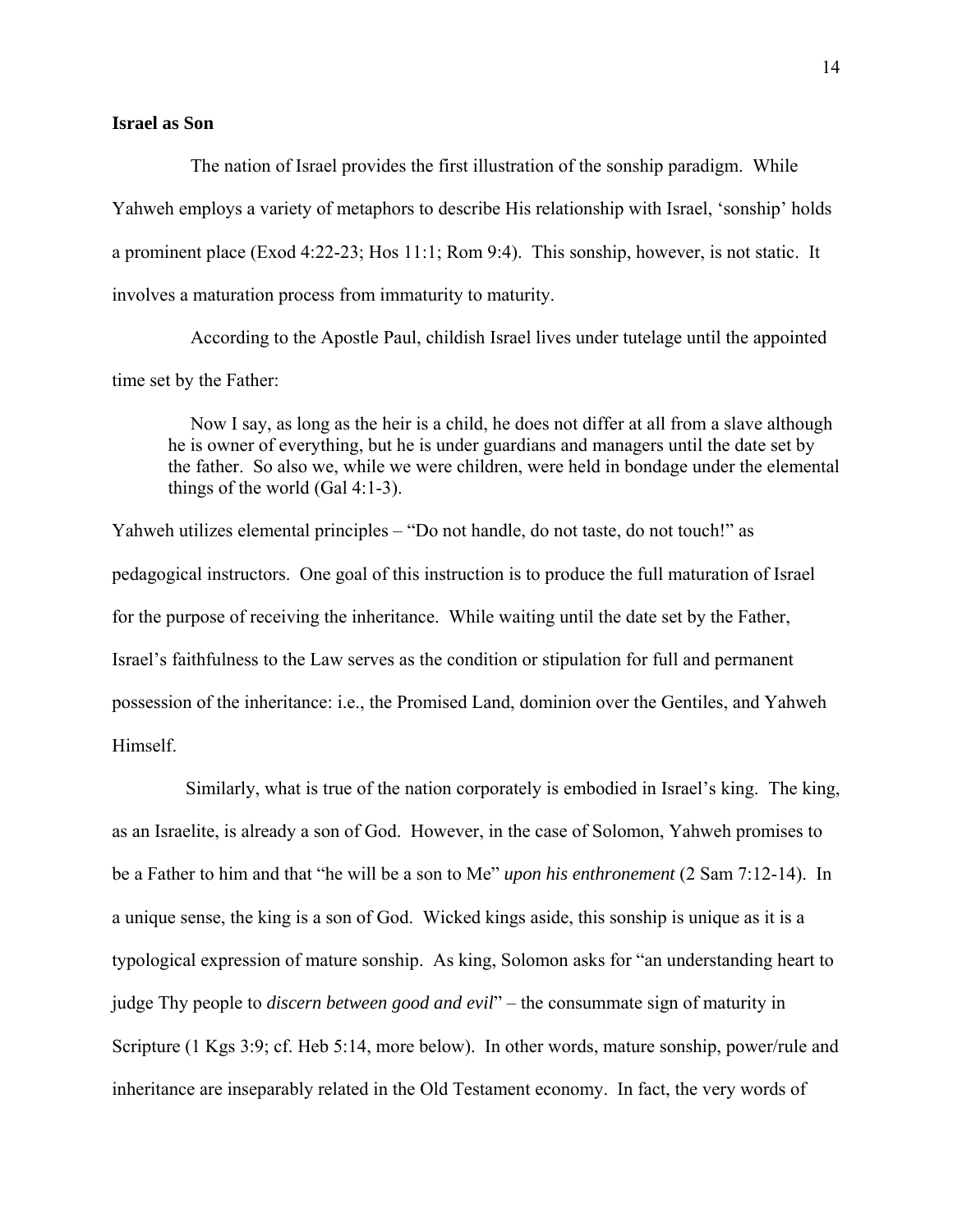Psalm 2, as they apply typically to David, describe the king's enthronement in power and the attending entitlement to the inheritance as being *begotten* by Yahweh:

 But as for Me, I have installed My King upon Zion, My holy mountain. I will surely tell of the decree of the Lord: He said to Me, Thou art My Son, today I have begotten Thee. Ask of Me, and I will surely give the nations as Thine inheritance, and the very ends of the earth as Thy possession (Ps 2:6-8).

Enthroned kingship, then, with its exercise of dominion, power of judicial pronouncement and entitlement to inheritance is the quintessential expression of mature sonship.

# **Christ as Son**

 $\overline{a}$ 

Following this, the humanity and Messianic role of Jesus of Nazareth takes on added

dimensions. As to His deity, Jesus is certainly the only begotten Son of God (John 1:14-18;

3:16). What is often missed is that the language of 'son' is also descriptive of His identity as the

Son of David (Matt 1:1). As the Son of God in this Davidic sense, Jesus underwent (albeit

without sin) progression and maturation. This progressive maturation has direct bearing upon

and correlation with His obedience to the Father's will. Murray writes:

It is in this respect that much of orthodox thinking has failed, and that for the reason that the implications of our Lord's human identity have been often overlooked, and in some instances even resisted, lest, as is erroneously thought, prejudice would thereby be offered to his deity. Our Lord was truly human. The moment we think of human nature we must posit growth, development, progression. And so of Jesus we read that 'he increased in wisdom and stature and in favour with God and man' (Luke 2:52). If he increased in wisdom he must have increased in knowledge, and this increase in knowledge must have applied pre-eminently to his understanding of the Father's will and the purpose for which he came into the world. But parallel to this there was increase in wisdom and therefore in the proper application of knowledge to the diverse situations as they emerged. This implies increase in obedience as the demands devolving upon him became more and more exacting, until they reached their climax in the death upon the accursed tree.<sup>[38](#page-14-0)</sup>

<span id="page-14-0"></span><sup>38</sup>John Murray, "The Obedience of Christ," in *Collected Writings of John Murray*, vol. 2 (Edinburgh: Banner of Truth Trust, 1977), 153.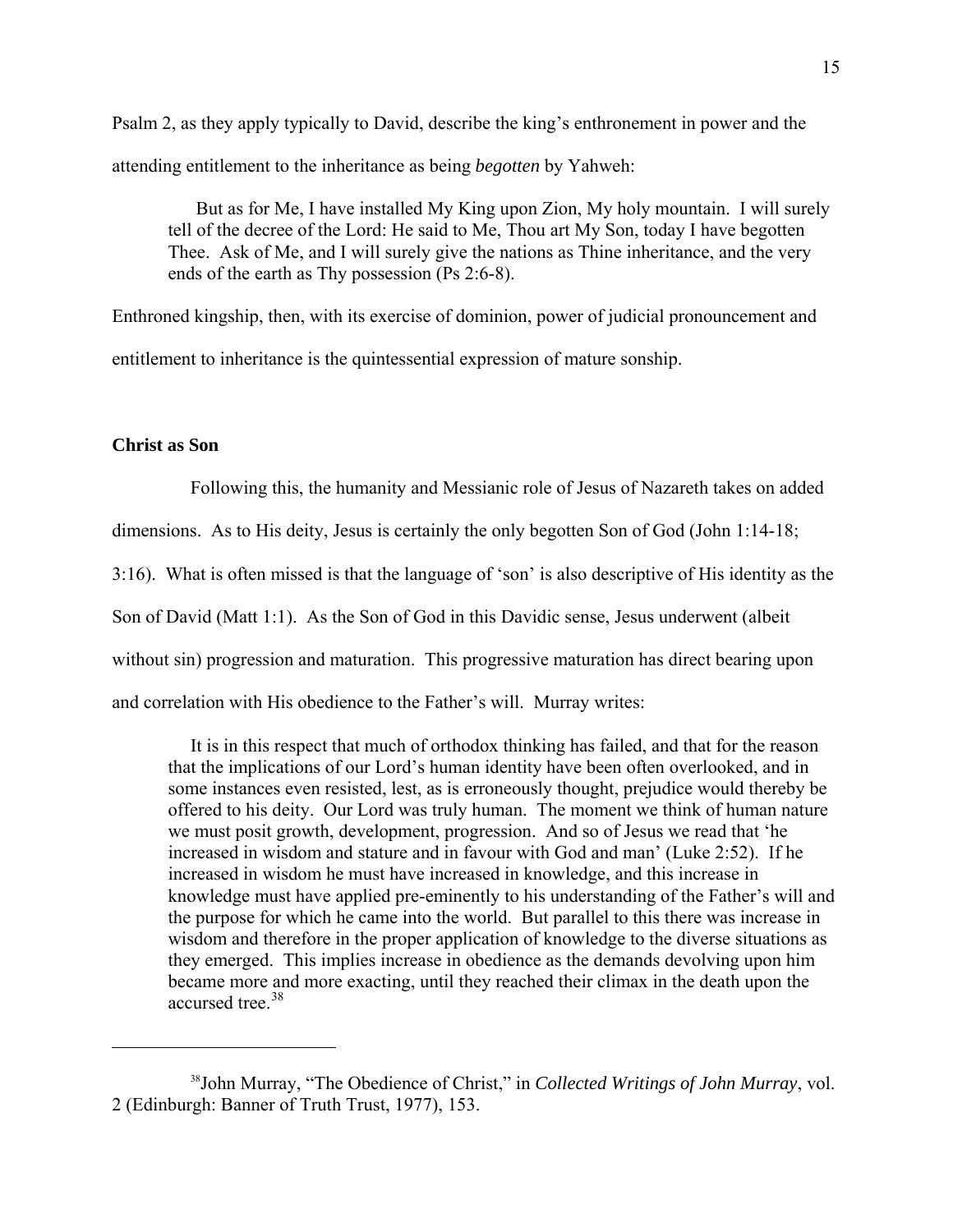When Luke records the genealogy of Jesus, he applies this developing maturation of Christ in an even more enlightening way. After noting the Father's approval of the Son at His baptism (Luke 3:22), Luke immediately traces the genealogy of Christ not only to David, but all the way back to Adam, the son of God (Luke 3:23-38). He then moves directly into the account of the desert temptation (Luke 4:1-13). Vos rightly concludes that Luke employs this approach in order to paint the desert temptation as a recapitulation of the original Edenic temptation.<sup>[39](#page-15-0)</sup> Luke demonstrates that the New Adam, who is the Father's beloved Son, progressively and ultimately renders the perfect obedience the old Adam failed to offer.

 Another perspective equally applies to the obedience of Christ. The sonship and obedience of Jesus is also representative of both Israel (Matt 2:15) and Israel's king (Matt 2:2). Parallel to the enthronement 'sonship' of Israel's king, Jesus "was *declared* the Son of God with power by the resurrection from the dead" (Rom 1:4). In other words, as a result of His perfect maturation and obedience to the Father's will, Jesus attained the authority, power and inheritance belonging to a mature son (Ps 2:7-8, cf. Acts 13:33; Matt 28:18-20; Phil 2:8-11; 1 Tim 6:15-16; Heb 1:5, 5:8-10).

#### **New Covenant Church as Son**

<span id="page-15-0"></span> $\overline{a}$ 

 Finally, the New Covenant church provides a third illustration of the sonship paradigm. Here a careful distinction must be made. In terms of covenantal and economic sonship, the true church is the mature son, in Christ, who already irrevocably possesses the down payment of the inheritance (Eph 1:14). The New Covenant church is the true Israel of God, who enjoys liberty

39Vos, *Biblical Theology*, 333.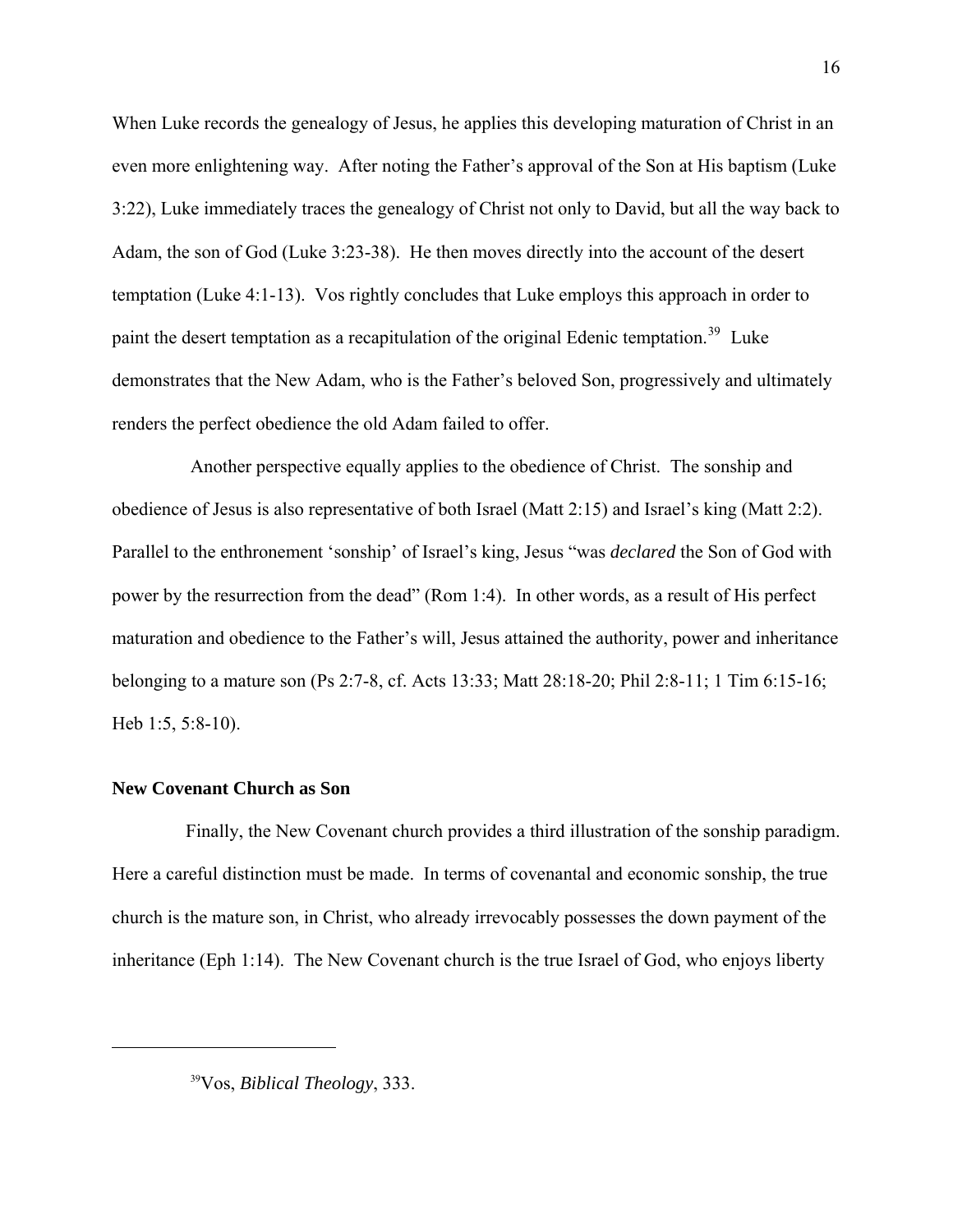in the Spirit of the Lord (2 Cor 3:17) and is no longer under elemental principles (Gal 4:7; Col 2:20-22).

 Yet, in terms of experience and practice, the New Covenant church, too, must grow into a mature man (Eph 4:13), partake of solid food which is for the mature (Heb 5:14), and in the age to come will *become* the sons of God when enthroned (Rev 21:7): inheriting the earth, dominion, immortality and the abiding presence of Yahweh Himself. The already/not yet eschatological dynamic, operating during the overlapping of the ages, accounts for the apparent delay in the full possession of power and inheritance otherwise belonging to such mature sons.

## **Paradigm Applied**

 These three illustrations bring us to consider the Genesis materials. The question that begs answering is, "Does the sonship paradigm, which is so central to the era of redemption, have any roots or basis in the pre-lapsarian state?" The answer is a resounding, yes! The components of sonship, maturation and inheritance are all present in the Edenic scene. Consequently, the sonship paradigm represents the most natural exposition of the pertinent materials and serves as the origin of the narrative thread running throughout the rest of Scripture. $40$ 

#### **Adam as Son**

 $\overline{a}$ 

A careful exposition of Genesis 1-3 reveals the essential description of Adam's ontological and ethical relationship to God. In short, Adam is originally created as a son of God. Support for this claim is garnered from the intimate connection between image-bearing and

<span id="page-16-0"></span><sup>&</sup>lt;sup>40</sup>Additionally, in our opinion, the sonship paradigm alleviates the need for dogmatism concerning the existence or non-existence of a pre-lapsarian covenant.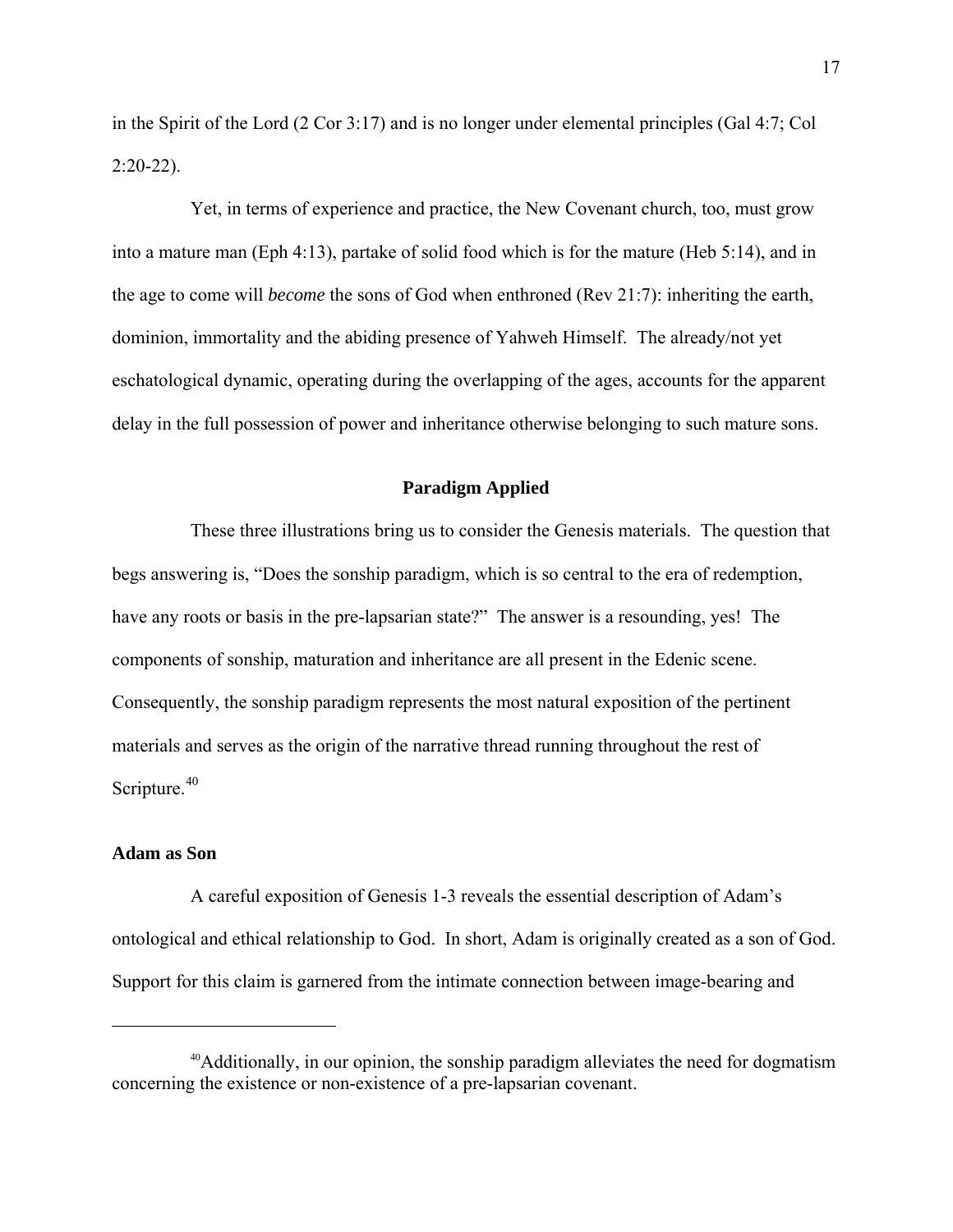sonship (Gen 1:26-27; cf. Gen 5:1-3). Furthermore, this fact is also borne out by the explicit statement of Luke 3:38.<sup>[41](#page-17-0)</sup> As a result, whatever occurs in the relationship between Adam and God, before the fall, occurs within a filial context. Yahweh deals with Adam as a Father to a son.

 This is not to deny, however, the creaturehood or servanthood of Adam emphasized in credal formulations. Functionally speaking, Adam is indeed a servant of the Lord. Both Adam and Eve are to exercise dominion over the creation as vice-regents of Yahweh. However, the sonship of Adam is more fundamental than his servanthood.<sup>[42](#page-17-1)</sup> Several considerations demonstrate this fact. After the fall, all of humanity remains the image of God (Gen 5:1-3; 9:6; 1 Cor 11:7; Jas 3:9). Similarly, dominion is shared by all mankind (Gen 9:2). Yet, sonship, in the sense of heir apparent, belongs exclusively to those who are the objects of God's redemptive actions and purposes.<sup>[43](#page-17-2)</sup>

 Still, no antithesis exists between sonship and servanthood. In fact, the minor or immature son "does not differ at all from a slave although he is owner (lord) of everything (Gal 4:1). The immature son, like the slave, is under house rules. The Master of the house requires obedience from both. However, at the end of the day, a faithful slave remains only a servant (Heb 3:5-6). It is the faithful son who inherits the Father's possessions.<sup>[44](#page-17-3)</sup>

<span id="page-17-0"></span><sup>&</sup>lt;sup>41</sup>Luke 3:38 does not explicitly contain the Greek term for son. This term, however, is found in Luke 3:23 and rightly supplied throughout the genealogy.

<span id="page-17-1"></span><sup>42</sup>While Kline gives credence to the sonship of Adam, he nevertheless grants primacy to his vassal-kingship. In so doing, Kline creates the framework for his insistence upon meritorious obedience and reward on the basis of simple justice: Meredith G. Kline, *Kingdom Prologue*: *Genesis Foundations for a Covenantal Worldview* (Overland Park, KS: Two Age Press, 2000), 42.

<span id="page-17-2"></span><sup>43</sup>Only a residual usage of 'sonship' language remains for fallen man in the qualified sense of being the created offspring/image of God (Acts 17:28-29).

<span id="page-17-3"></span><sup>44</sup>Note, however, the Scriptures do assert that a *shameful* son will be supplanted by a wise servant with regard to the inheritance (Proverbs 17:2). This fact points to a possible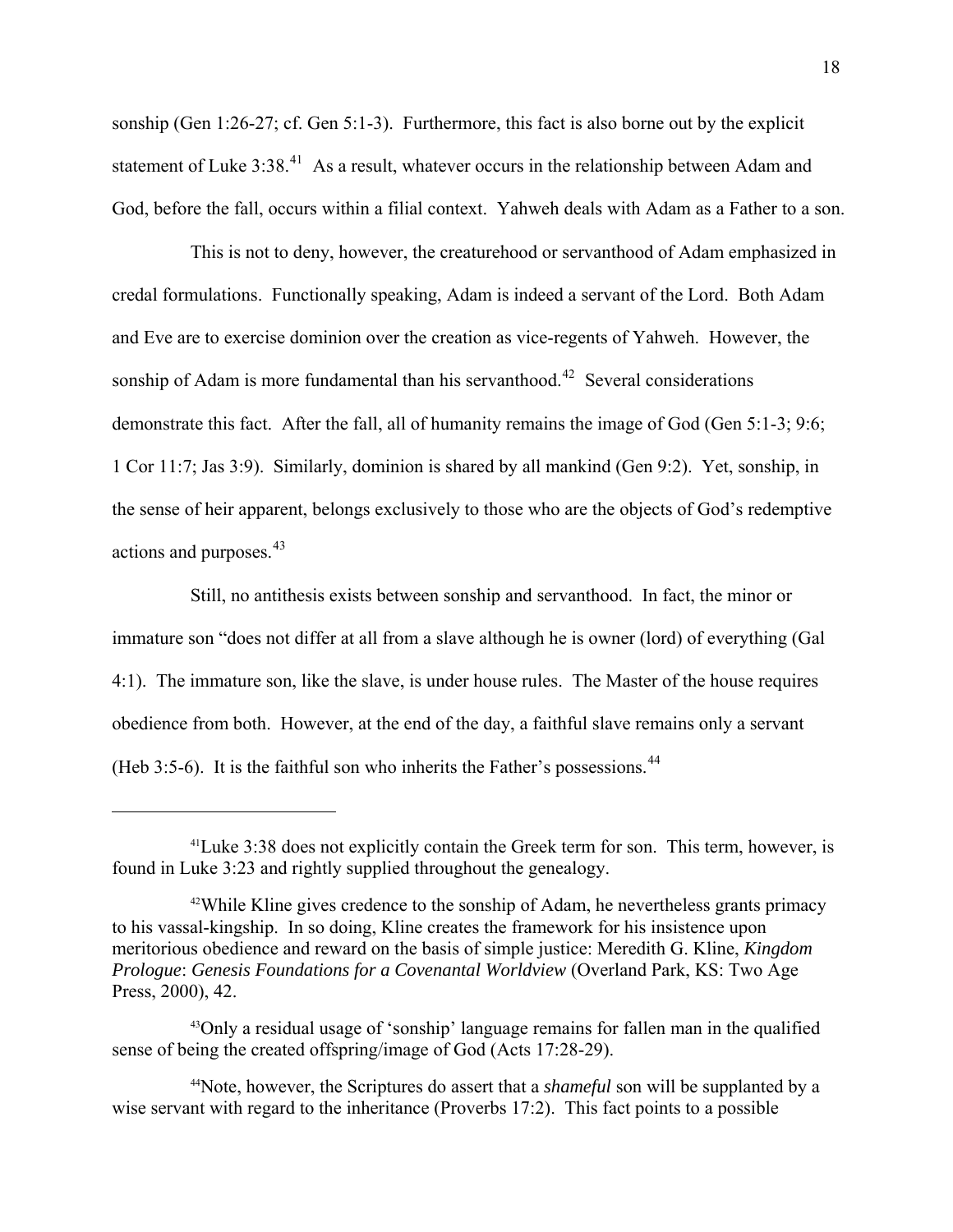## **Maturation**

 $\overline{a}$ 

 This sonship of Adam, though blessed and innocent is nevertheless in a stage of immaturity. At first glance, this may seem a startling assertion considering the "very good" pronouncement of Elohim upon His creation (Gen 1:31). Yet, two central observations demonstrate the accuracy of this claim. Those two observations surround the peccability of Adam's ethical disposition and the data concerning the tree of the knowledge of good and evil.

 First, the peccability of Adam's ethical disposition implicitly suggests a stage of immature sonship. Though Adam is created upright (Eccl 7:29), he is yet able to sin against his Father. Until the temptation occurs, the son remains untested and unproven with regard to his faithfulness and allegiance to the Father's will. Disobedience and unfaithfulness are potential realities. Such peccability is certainly not a reflection of His Father's nature (Jas 1:13, 17). Therefore, the son invariably has some growing up to do in order to be a full and express image of His Father. He must remain steadfast in obedience, even in the face of temptation, until such maturation reaches its zenith in an irreversibly righteous character.

 Second, the data concerning the tree of the knowledge of good and evil explicitly reveals the immaturity of Adam. To begin with, the very existence of the tree itself indicates that

solution to the controversy surrounding 'merit.' The Scriptures never describe sons as earning the inheritance from their fathers via obedience as in an employee/employer relationship. In fact, even the minor son, by mere virtue of his birth, is already in principle the "owner of everything" (Gal 4:1). Yet, the Bible does speak of 'worthy' sons and 'shameful' sons. A son cannot earn an inheritance by obedience, as a laborer would earn his wages (cf. Luke 15:29, 31). However, a son's submissive obedience in his father's house demonstrates his worthiness of the family name and consequently the right to share in the inheritance. In contrast, a shameful son who fails to live up to the family name (i.e., fails to rightly 'image' his father) will forfeit his share in the family holdings. This principle may shed intriguing light upon the situation in the pre-fall state. Before Adam acted in rebellion, he was an 'unashamed' (cf. Gen 2:25) son and was entitled, by virtue of being the created son of God, to the future inheritance. He could not earn or 'merit' the inheritance by moral performance – *in principle*, *it was already his*! Yet, in his rebellion, Adam acted shamefully and was cut off from the tree of life.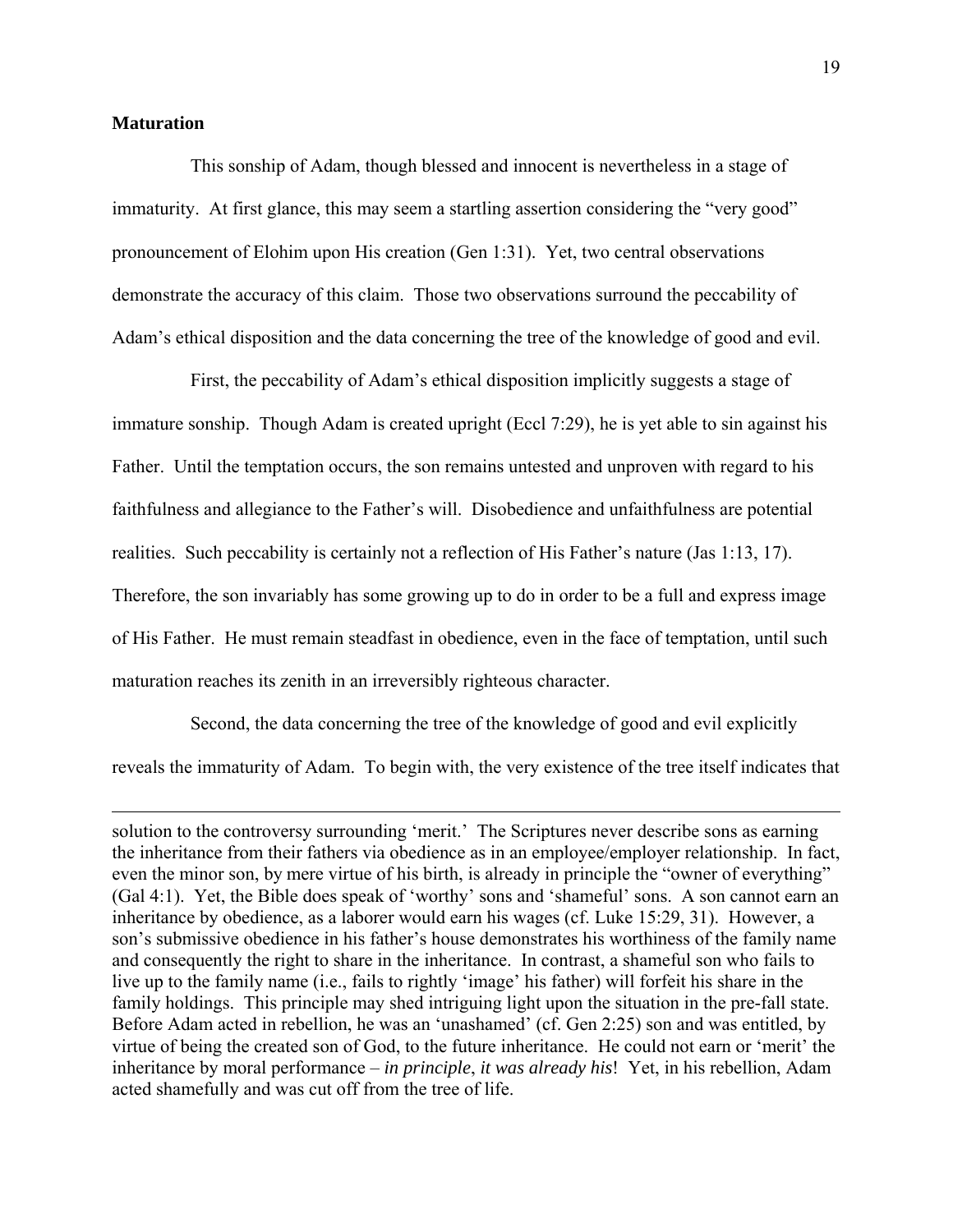Adam and Eve were not created with wisdom or maturity. Otherwise, the existence of this tree would be meaningless. Additionally, the holy nature of the tree itself suggests that its peculiar attribute (the knowledge of good and evil) is not inherently possessed by Adam. The physical location of this tree, in the midst or middle of the garden (Gen 2:9; 3:3), sets it apart from all other trees of the garden — thereby suggesting its holiness. The command not to partake of its fruit (Gen 2:17; 3:3, 11, 17) likewise separates it from all other trees of the garden, confirming the notion of its holiness and that Adam lacked the knowledge of good and evil. Furthermore, the attribute that the tree affords points to the immaturity of Adam. The knowledge of good and evil is synonymous with wisdom and maturity in Scripture (Gen 3:6; Heb 5:14). This knowledge is an attribute of the Father, God (Gen 3:22), the desired possession of the son/king (1 Kgs 3:9) and possibly an attribute of angels (2 Sam 14:17, 20) who likewise possess authority and are called "sons of God" (Job 38:7). However, children do not possess such knowledge (Deut 1:39; Isa 7:15) and the very old have lost it (2 Sam 19:35). Adam and Eve clearly do not possess this attribute before eating from the forbidden tree (Gen 3:6, 22). Consequently, Adam's sonship must be a sinless but child-like sonship, lacking in wisdom and therefore in maturity. Yet, due to the nature of the tree's attribute and the analogy of Scripture, Murray and Jordan are correct in asserting that Adam would have eventually been permitted to eat of the forbidden tree to attain mature sonship.<sup>[45](#page-19-0)</sup>

<span id="page-19-0"></span><sup>45</sup>Although Daniel Fuller acknowledges the full meaning of the forbidden tree's attribute, he surprisingly denies that such wisdom and maturation is intended for Adam or even for regenerate humanity: Daniel P. Fuller, *The Unity of the Bible*: *Unfolding God's Plan for Humanity* (Grand Rapids: Zondervan Publishing House, 1992), 182-184. It should also be noted that Jordan's assertion that Adam would die a "good death" upon the permitted eating of the fruit is an unnecessary and erroneous conclusion: Jordan, *Merit Versus Maturity*, 175. The only thing that makes the fruit deadly is the command of God. Like the dietary laws concerning unclean animals, God can lift the ban at whatsoever time he chooses and thereby remove the penalty of death for partaking of it (Acts 10:9-16).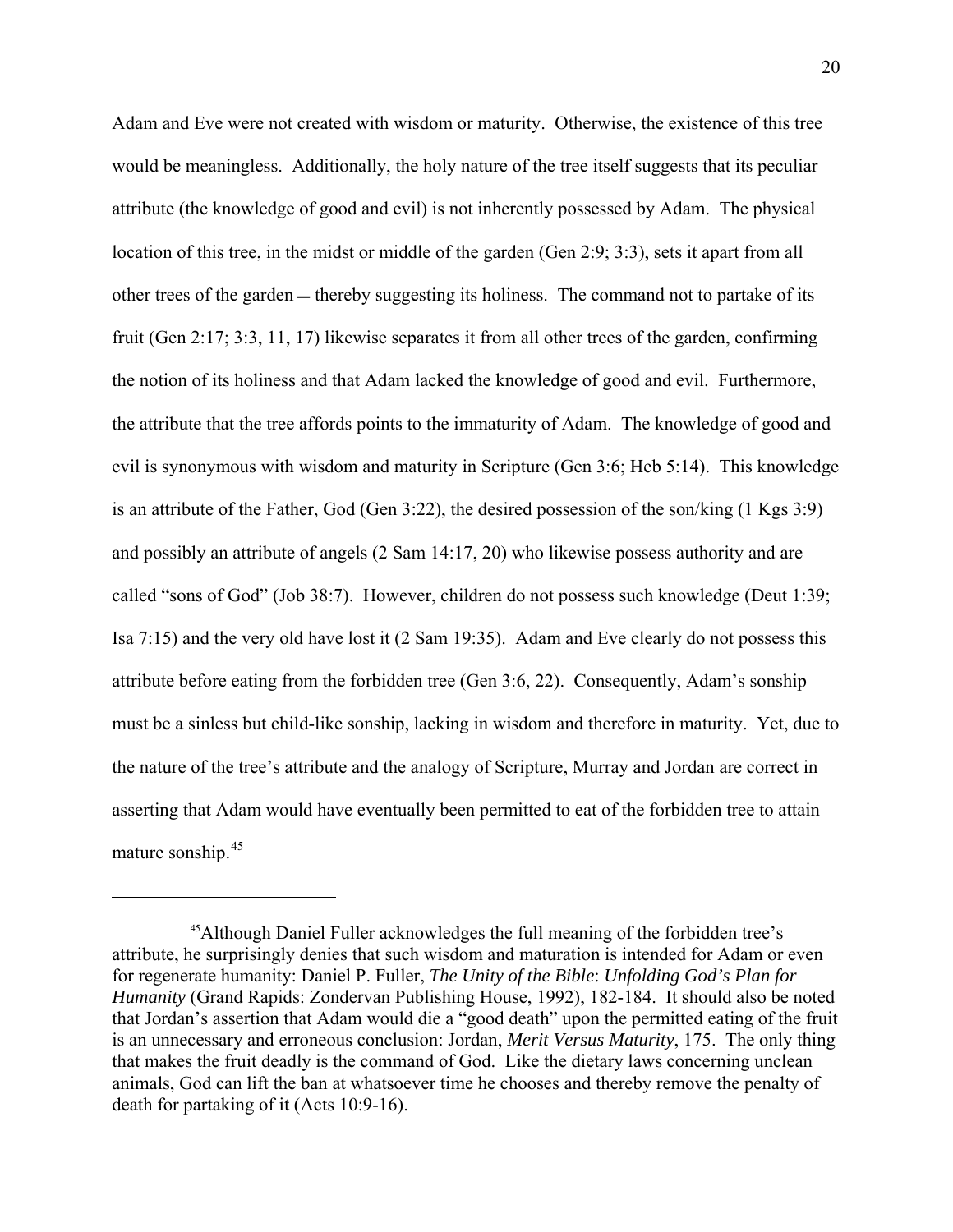## **Inheritance**

 $\overline{a}$ 

Acknowledging that maturation/wisdom is an intended goal for Adam is not to designate it as the inheritance. The Genesis account highlights yet another tree – namely, the tree of life. According to the covenant of works doctrine, the attribute and blessing of this tree is set forth as the inheritance or reward for obedience to the Father's will.<sup>[46](#page-20-0)</sup>

 Herein lays a source of much controversy among critics and adherents of the covenant of works doctrine. Essentially, the controversy can be reduced to two arguments. The first argument concerns the nature of the life attending the tree of life. The second argument concerns whether Adam was already partaking of the fruit of this tree before the fall.

 When determining the nature of the life attending this tree, a few observations from the Genesis materials must be kept in view. First of all, Adam is created as a "living being" (Gen 2:7). There is nothing about Adam that is dying since death is the penalty for disobeying the command of God (Gen 2:17). However, if this creation level of life is all that is intended for Adam, then the existence of the tree of life (like the tree of the knowledge of good and evil) would be superfluous. To have any meaning at all, the nature of the tree of life must entail something not yet in Adam's possession. Similarly, the tree of life cannot be construed as providing routine life sustenance for Adam in his sinless condition. Every plant and tree of the garden is given as food (Gen 1:29; 2:16; 3:2) for providing whatever maintenance of the body is necessary in the pre-lapsarian state. Additionally, Genesis 3:22 reveals that partaking of this tree would make Adam "live *forever*." The very wording of the text suggests that this attribute is

<span id="page-20-0"></span><sup>46</sup>Concerning wisdom and immortality, both are assuredly found in Christ. However, of these two blessings, "life" rather than wisdom is consistently set forth in Scripture as the reward or inheritance (Prov 10:16; 11:19; 12:28).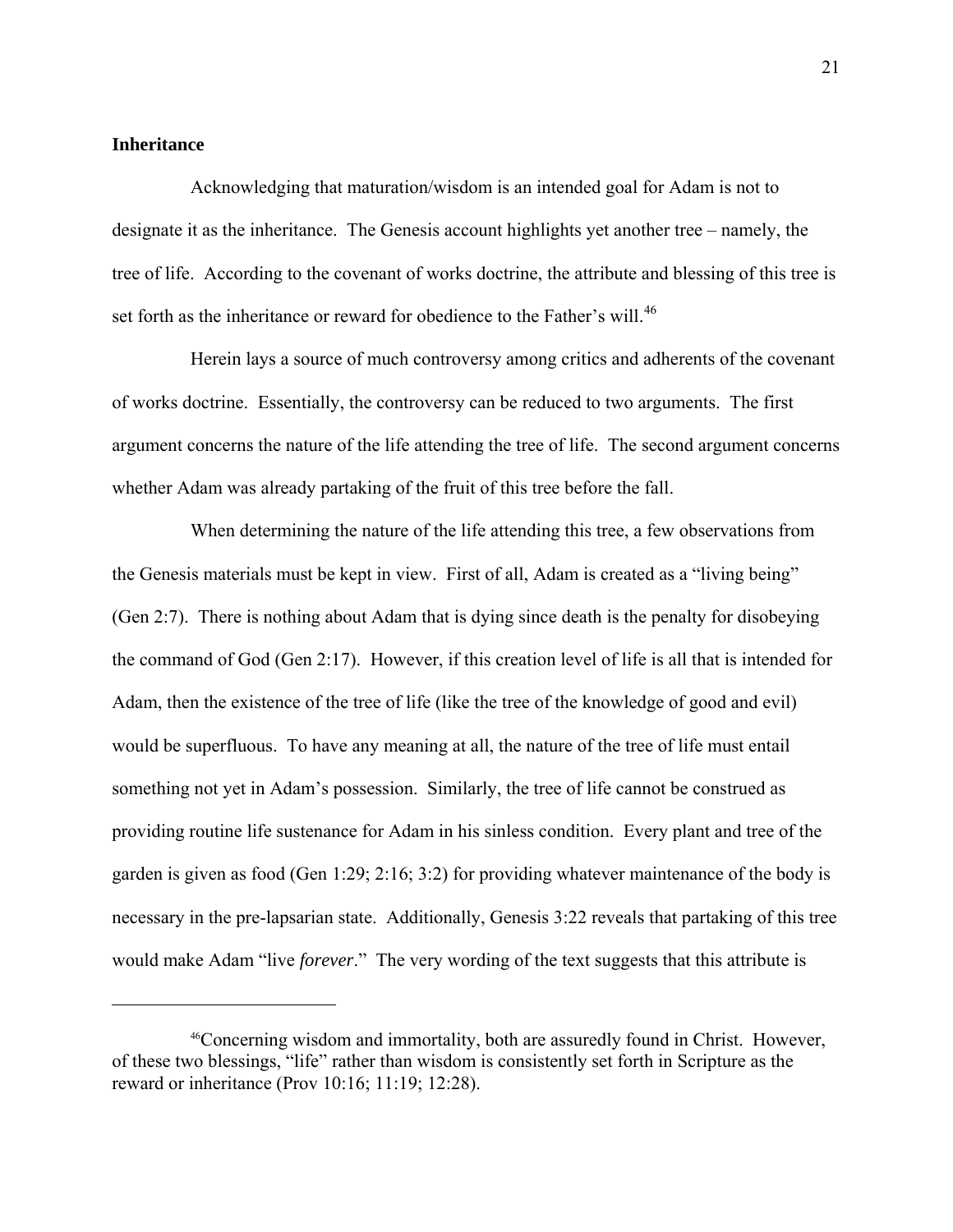irreversible.[47](#page-21-0) Yahweh is greatly concerned to prevent Adam from attaining this attribute in his fallen condition (Gen 3:22-24). Finally, in the book of Revelation, the tree of life is clearly associated with the irreversible, eternal state (Rev 2:7; 22:2, 14). The nature of the life attending the tree of life, therefore, is best described as immortal life – not subject to change or reversal under any conditions (cf. 1 Cor 15:42-46).

 In light of this irreversible nature, the second argument of controversy becomes largely settled. Simply put, if Adam possessed the attribute of irreversible life via partaking of the tree of life before the fall he could not possibly suffer the penalty of death attached to the forbidden tree. To state the obvious, irreversible life is irreversible. However, such deduction is not the only evidence available to show that Adam had not yet partaken of the tree of life. Arguably, careful scrutiny of various exegetical data in Genesis 2-3 leads to a solid refutation of this notion.

 To begin with, the tree of life, like the tree of the knowledge of good and evil, is found in the midst (Gen 2:9) or middle (Gen 3:3) of the garden. While no prohibition forbids or penalizes partaking of its fruit, it nevertheless is set apart from common usage by virtue of its physical location. It, too, is a holy tree. Furthermore, there is simply no revelation saying that Adam partook of the tree of life. Such a claim is not only pure speculation, but also contradicts the clear statement of Genesis 3:22. Genesis 3:22 reckons the possible partaking of the tree of life by Adam as a new activity, never before performed. Commentator Victor Hamilton says:

<span id="page-21-0"></span><sup>&</sup>lt;sup>47</sup>This fact is confirmed by examining the Scriptural usage of the phrase "live forever" (literally, live unto the ages). It is used of believers in John 6:51, 58. It is used of God in Revelation 4:9, 10; 10:6; 15:7. And especially noteworthy, it is used of the resurrected, glorified Christ, who is "the living One" who "was dead, and behold, I am alive forevermore, and I have the keys of death and of Hades" (Rev 1:18). In every case, it is clear that the attribute or condition is irreversible.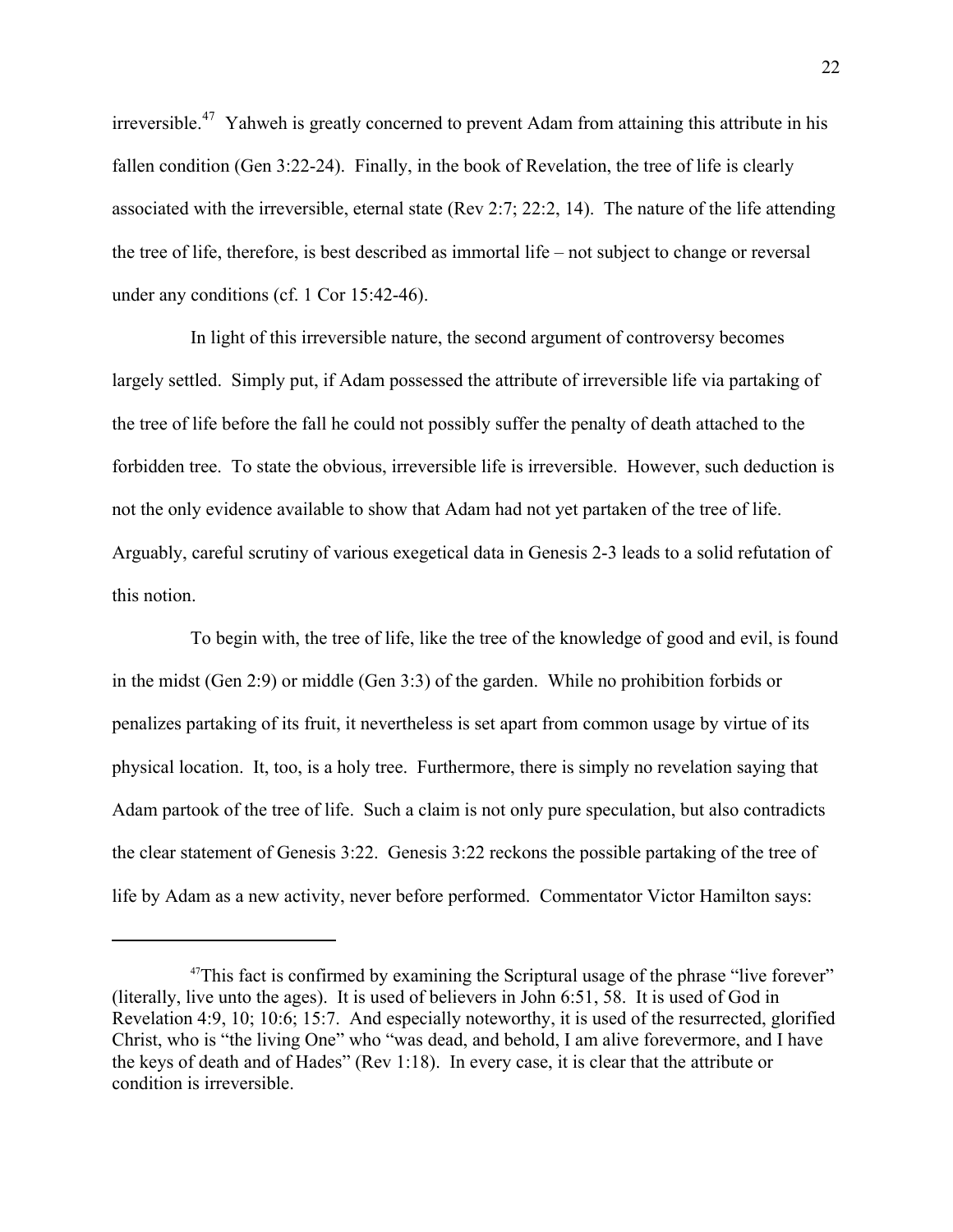Taken by itself the wording of v.22 could suggest that man has not yet eaten of the tree of life. How else is one to explain the use of also (Heb. *gam*) in the verse? And where *gam* was used earlier in the narrative  $(3.6)$ , it implied new and additional activity – "she gave also to him."<sup>[48](#page-22-0)</sup>

A single partaking of the forbidden fruit acquires the knowledge of good and evil (Gen 3:11, 22) and incurs God's penalty. It stands to reason, on the basis of its irreversible nature and close connection with the forbidden tree,  $49$  that the tree of life would likewise require only a single partaking of its fruit to obtain immortal life.

 One significant objection, however, rises against this conclusion. Both critics and adherents of the covenant of works doctrine often view the tree of life as included within the permissible category of "any tree of the garden" (Gen 2:16). "Any tree of the garden" is proclaimed as free for the taking. God only bans the tree of the knowledge of good and evil. Subsequently, they conclude that Adam did indeed partake (perhaps repeatedly) of the tree of life.

 Again, the text provides an answer to this objection. The discussion above concerning the location of the holy trees has already touched on the answer. In brief, the two-fold construction of the garden related by the narrator (Gen 2:9), accentuated by God (Gen 2:16-17) and reiterated by Eve (Gen 3:2-3) precludes this objection. The garden is structured in a twofold manner – the garden and the midst or middle of the garden. Two concentric circles will readily demonstrate this distinction (Figure 1).

<span id="page-22-0"></span><sup>48</sup>Victor P. Hamilton, *New International Commentary on the Old Testament*, vol. 1 (Grand Rapids: William B. Eerdmans Publishing Company, 1990), 209.

<span id="page-22-1"></span><sup>&</sup>lt;sup>49</sup>The close connection between wisdom (the attribute of the forbidden tree) and the tree of life is explicitly emphasized in the words of Solomon (Prov 3:13-18).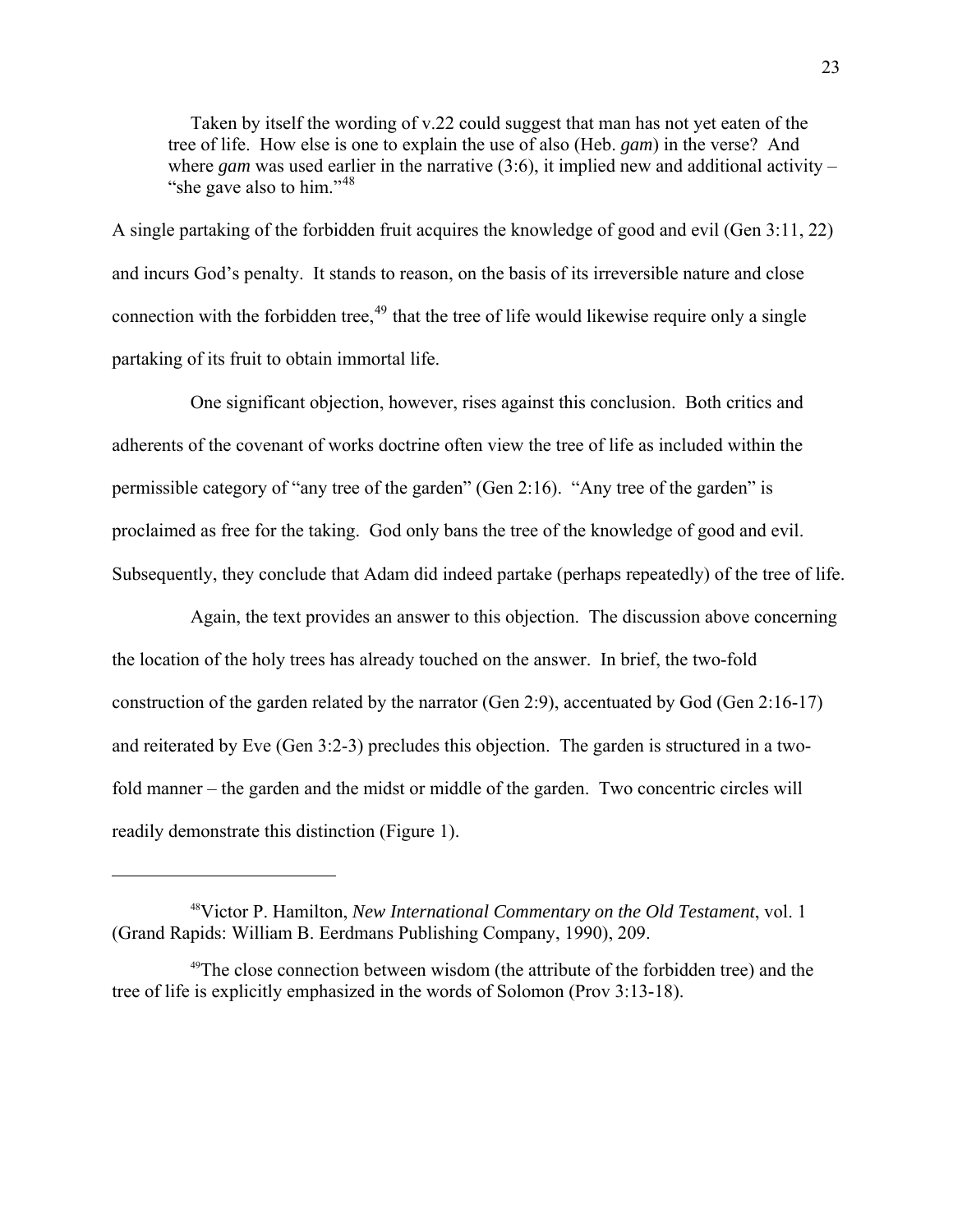

As this diagram clearly shows, permission to eat from "any tree of the garden" has exclusive reference to the outer circle.<sup>[50](#page-23-0)</sup> In other words, permission to eat freely from "any tree of the garden" says nothing concerning either of the two holy trees in the midst of the garden.

 With reference to the two holy trees, Yahweh explicitly forbids partaking of the tree of the knowledge of good and evil. As for the tree of life, Murray is correct in stating that it remains "reserved for the issue of probationary obedience."<sup>[51](#page-23-1)</sup> To borrow the language of Paul, this tree of inheritance, though not forbidden, remains untouched "until the date set by the father" (Gal 4:2). Only through proven faithfulness will Adam be justified, irreversibly

<span id="page-23-1"></span><span id="page-23-0"></span><sup>50</sup>This understanding applies whether "midst" (Heb. *tawek*) is understood as "among" or as the literal middle of the garden. In either case, the two holy trees are distinguished from "any tree of the garden." This distinction between the garden and the midst of the garden is further supported and illustrated by both the tabernacle and the temple. Although the entire tabernacle/temple was holy, there yet remained a distinction between the holy place and the holy of holies.

<sup>51</sup>Murray, "The Adamic Administration," 48.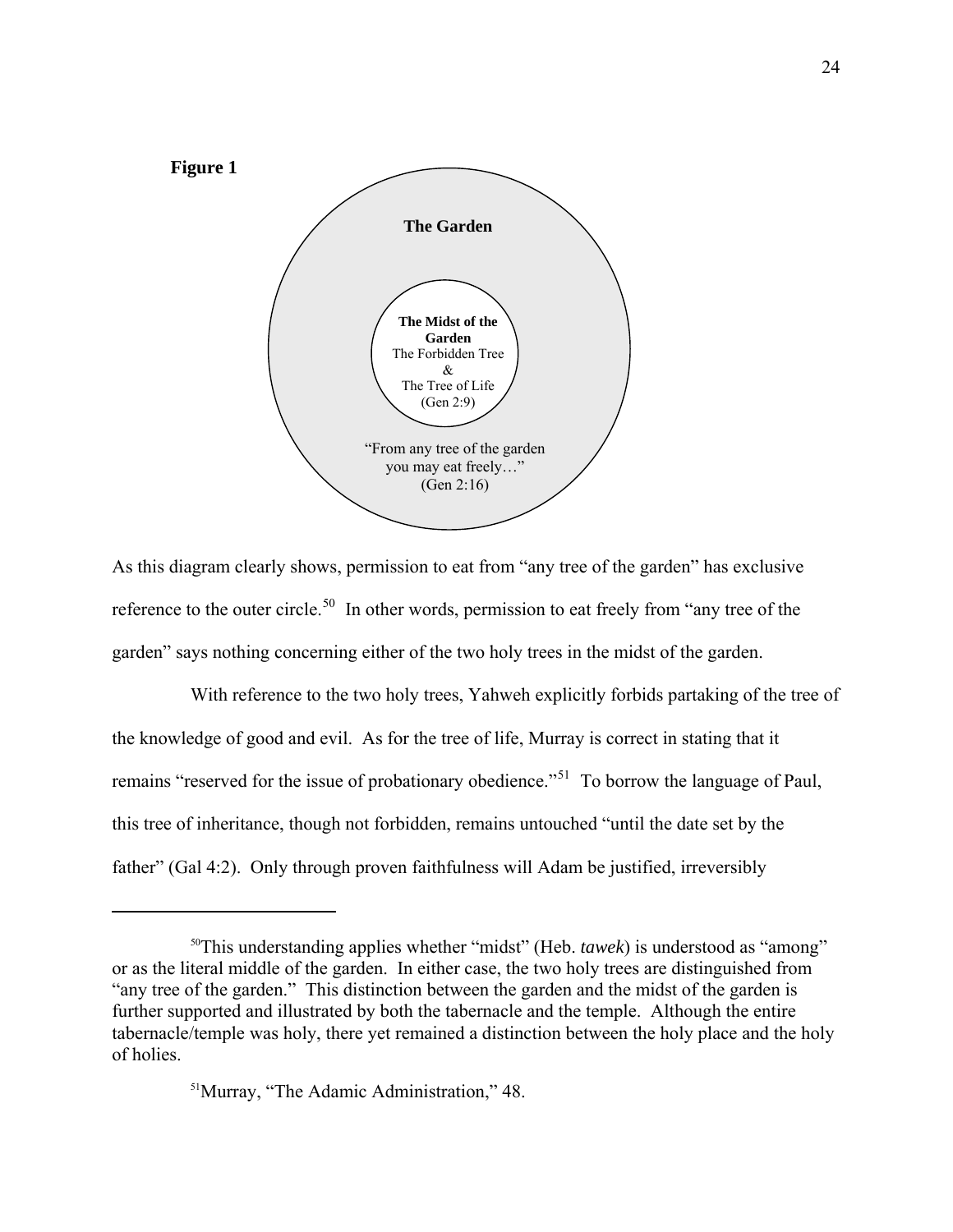confirmed in righteousness and eat from the tree of life. Only then will he become a mature son of God – the full and express image of his Father.

### **Conclusion**

 The importance of this debate cannot be overstated. It is no mere academic exercise. The soteriological and eschatological concerns of the covenant of works conception are biblical and therefore vital to Christianity. The classical triad of righteousness – justification – life, in connection with Adamic representation, touches the very heart of the gospel. Although the forgiveness of sins is certainly good news, the representative work of Christ is not limited exclusively to His propitiatory sacrifice. In other words, the work of Christ and the gospel message itself is not wholly negative.

 Positively speaking, Christ is also the antitype of Adam, the son of God (Rom 5:14). He is the second and last Adam – the Faithful Son, whose perfect maturation in righteousness, by obedience to the Father's will, ultimately attained the inheritance of immortality that the first Adam failed to attain. This, too, is good news! By grace through faith, all who rest upon the completed work of the Faithful Son are given "the right to become children of God" (John 1:12). They are justified and become fellow heirs with the Son (Rom 8:17, 32) as a direct result of his *one* act of righteousness (Rom 5:18).

 The sonship paradigm, as set forth in this paper, in no way contradicts the Reformed understanding of the dichotomy between law and gospel. God the Father required personal, entire, exact and perpetual obedience from his son, Adam. The familial context and display of God's condescending grace in offering the inheritance of immortal life to Adam in no way lessened the demands of his law: "…through *one* transgression there resulted condemnation to all men" (Rom 5:18a). After the fall, no one in Adam can approach God or attain eternal life on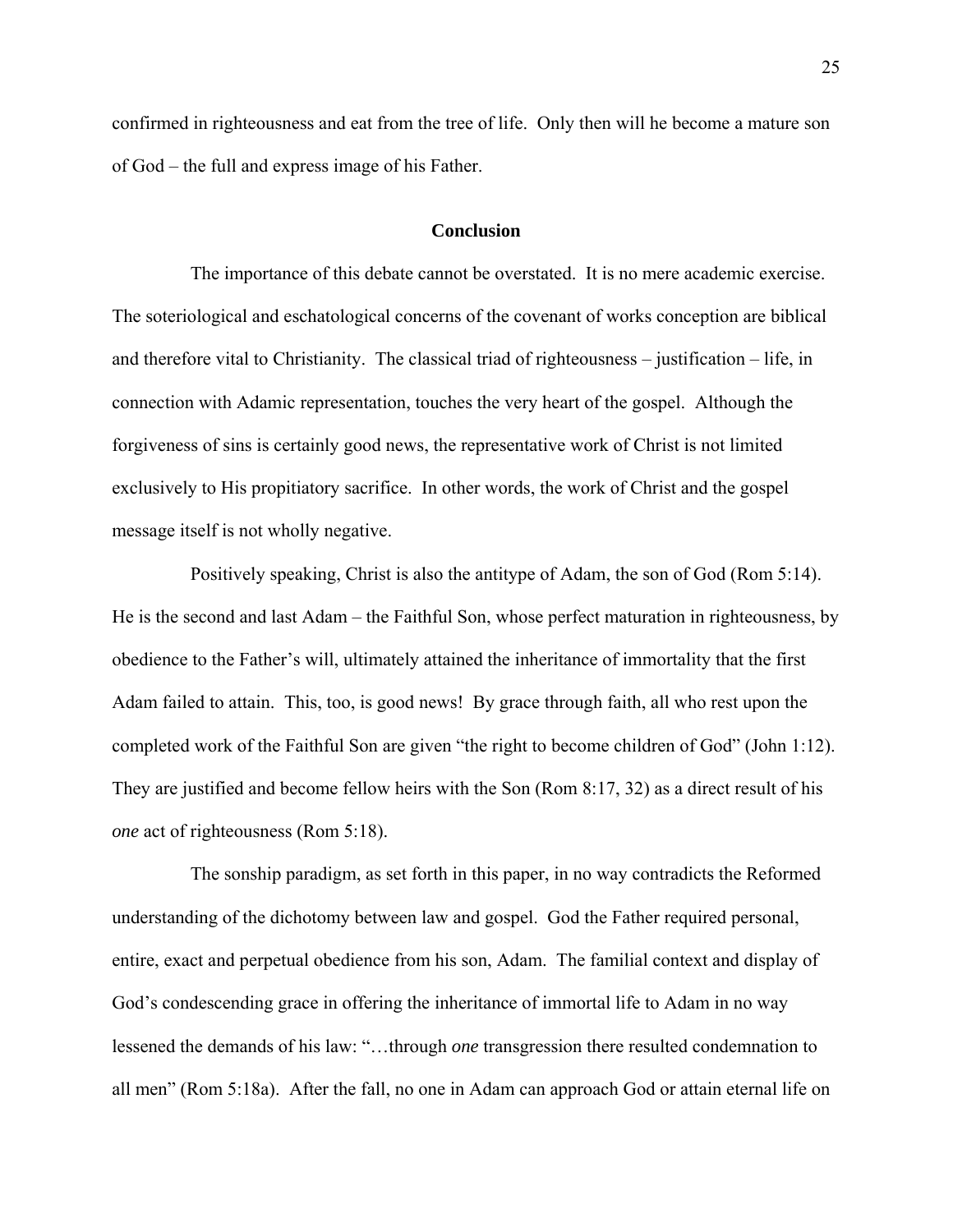the basis of personal, entire, exact and perpetual obedience. Furthermore, in Christ, no man need approach God with such obedience -- Christ has already fulfilled the requirement for his people! Those who utilize a sonship paradigm to undermine the Reformed doctrines of justification *sola fide* and double imputation must be exposed as departing not only from the historic stream of confessional thought, but most importantly from the Word of God itself.<sup>[52](#page-25-0)</sup> Similarly, to obscure or negate the inheritance of immortal, glorified physical life is to open the door wide for the destructive introduction of non-biblical dualism.<sup>[53](#page-25-1)</sup> All such dualism is detrimental to gospel of Jesus Christ.

 Yet, with these sobering caveats in mind, we must remember that the only "infallible rule of interpretation of Scripture is the Scripture itself."[54](#page-25-2) Whenever doctrinal expressions can be more clearly articulated in accordance with the whole scope and narrative flow of Scripture, narrow adherence to non-biblical terminology and constructions is at best unnecessary, if not actually unhelpful. It is our sincere hope that the revision offered above will contribute to the overall articulation and defense of the covenant of works conception while couching its concerns within a more biblical paradigm.

54Waldron, *A Modern Exposition*, 27.

<span id="page-25-0"></span><sup>&</sup>lt;sup>52</sup>For a historical analysis of the doctrinal positions of Daniel Fuller and Norman Shepherd, see Waldron's Ph.D. dissertation: Samuel E. Waldron, *Faith, Obedience, and Justification*: *Current Evangelical Departures from Sola Fide* (Palmdale, CA: Reformed Baptist Academic Press, 2006).

<span id="page-25-2"></span><span id="page-25-1"></span> $53$ For example, all variations of hyper-preterism of necessity must deny the inheritance of immortal, glorified physical life as offered in the covenant of works conception.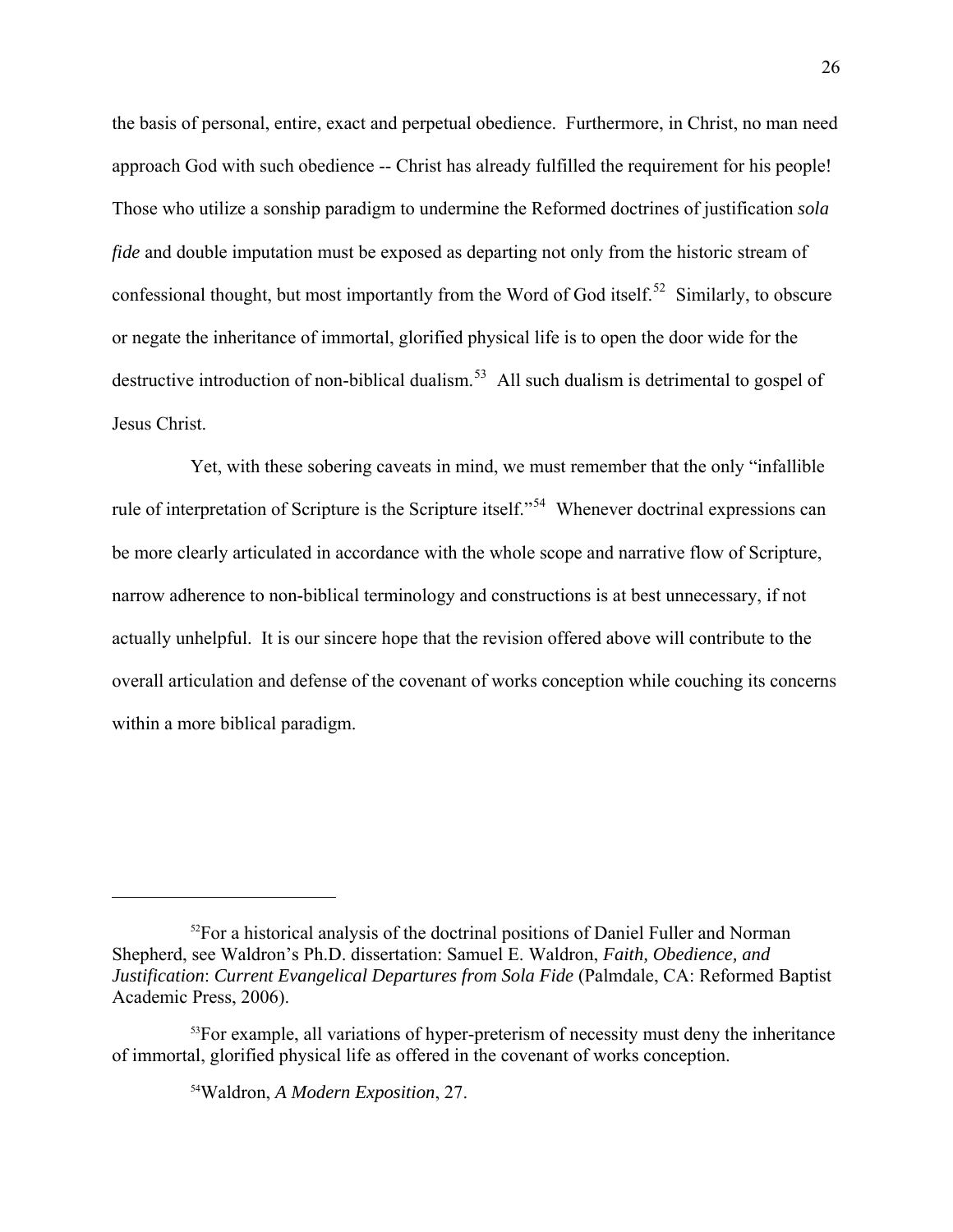### BIBLIOGRAPHY

#### **Books**

- All Scripture references are taken from the *New American Standard Bible.* Nashville: Broadman & Holman, 1977.
- Bavinck, Herman. *Reformed Dogmatics*. Editor John Bolt. Translated by John Vriend. vol. 2. Grand Rapids: Baker Academic, 2004.
- Berkhof, Louis. *Systematic Theology*. London: Banner of Truth, 1941.
- Calvin, John. *1 Corinthians*. In vol. 20 of *Calvin's Commentaries*. Translated by John Pringle. Grand Rapids: Baker Book House Company, 2005.

\_\_\_\_\_\_\_\_\_. *Genesis*. In vol. 1 of *Calvin's Commentaries*. Translated by John King. Grand Rapids: Baker Book House Company, 2005.

\_\_\_\_\_\_\_\_\_. *Hosea*. In vol. 13 of *Calvin's Commentaries*. Translated by Thomas Myers. Grand Rapids: Baker Book House Company, 2005.

\_\_\_\_\_\_\_\_\_. *The Institutes of the Christian Religion*. Editor John T. McNeill. Translated by Ford Lewis Battles. Louisville: Westminster John Knox Press, 1960.

Dabney, Robert L. *Systematic Theology*. Edinburgh: Banner of Truth Trust, 1996.

Edwards, Jonathan. *The Works of Jonathan Edwards*. vol. 1. Edinburgh: Banner of Truth Trust, 1976.

Fuller, Daniel P. *The Unity of the Bible*: *Unfolding God's Plan for Humanity*. Grand Rapids: Zondervan Publishing House, 1992.

- Golding, Peter. *Covenant Theology*: *The Key of Theology in Reformed Thought and Tradition*. Ross-shire, Scotland: Christian Focus Publications, 2004.
- Hamilton, Victor P*. New International Commentary on the Old Testament*. vol. 1. Grand Rapids: William B. Eerdmans Publishing Company, 1990.

Hodge, Archibald A. *Outlines of Theology*. Edinburgh: Banner of Truth Trust, 1991.

Hodge, Charles. *Systematic Theology*. vol. 2. Grand Rapids: Hendrickson Publishers, 2003.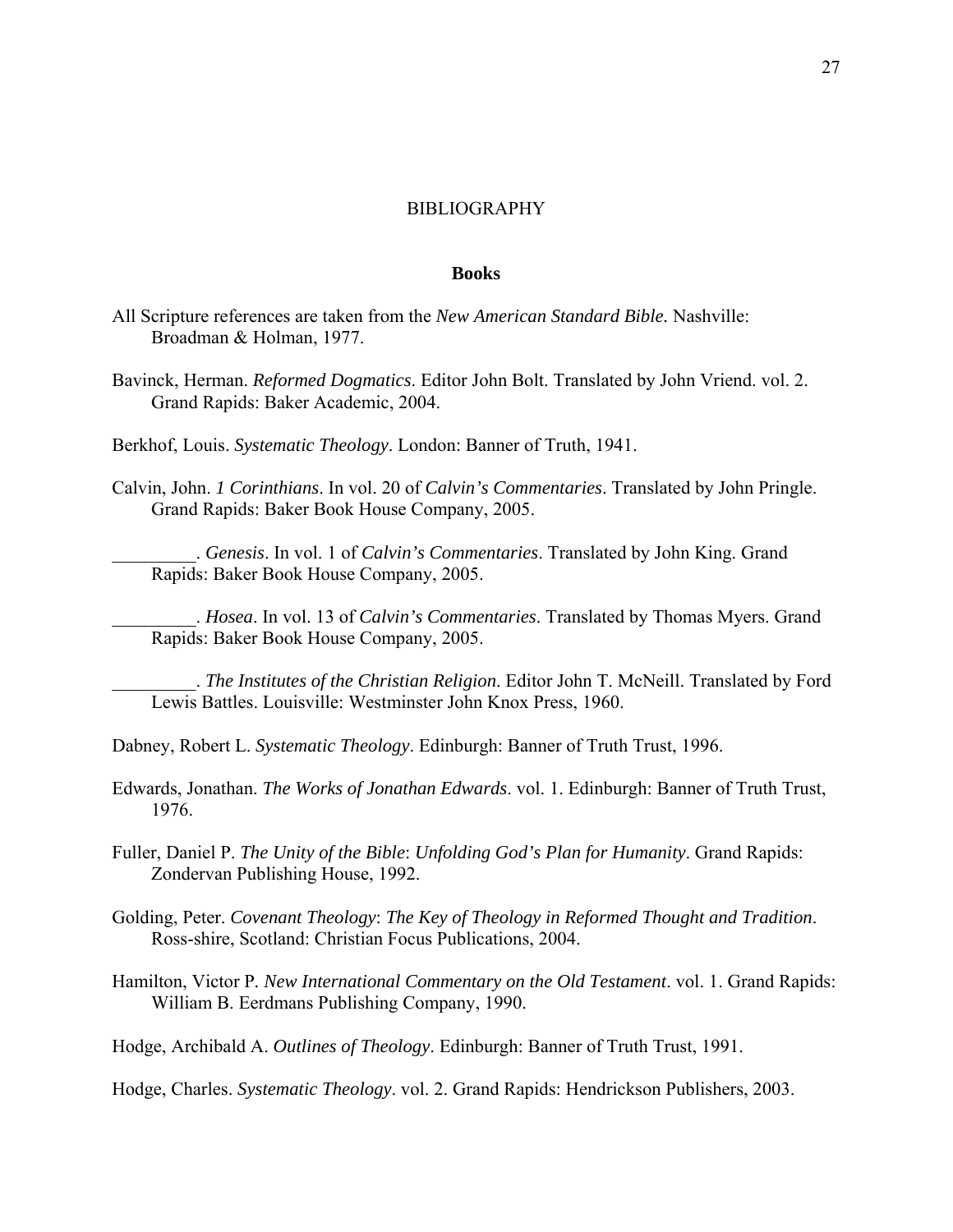- Hoeksema, Herman. *Reformed Dogmatics*. Grand Rapids: Reformed Free Publishing Association, 1966.
- Irons, Lee. "Redefining Merit: An Examination of Medieval Presuppositions in Covenant Theology." In *Creator*, *Redeemer*, *Consummator*: *A Festschrift for Meredith G. Kline*. Editors Howard Griffith, John R. Muether. Greenville, SC: Reformed Academic Press, 2000.
- Jordan, James B. "Merit Versus Maturity: What Did Jesus Do for Us?" In *The Federal Vision*. Editors Steve Wilkins, Duane Garner. Moscow, ID: Canon Press, 2004.
- Karlberg, Mark W. "Reformed Interpretation of the Mosaic Covenant." In *Covenant Theology in Reformed Perspective*. Eugene, OR: Wipf and Stock Publisher, 2000.
- Kline, Meredith G. *Kingdom Prologue*: *Genesis Foundations for a Covenantal Worldview*. Overland Park, KS: Two Age Press, 2000.
- Murray, John. "The Adamic Administration." In *Collected Writings of John Murray*. vol. 2. Edinburgh: Banner of Truth Trust, 1977.
	- \_\_\_\_\_\_\_\_\_. "The Obedience of Christ." In *Collected Writings of John Murray*. vol. 2. Edinburgh: Banner of Truth Trust, 1977.
- Reymond, Robert L. *A New Systematic Theology of the Christian Faith*. Nashville: Thomas Nelson, Inc., 1998.
- Schaff, Philip, ed. *The Creeds of Christendom*: *With a History and Critical Notes*. Revised by David S. Schaff. vol. 3. Grand Rapids: Baker Book House Company, 1983.
- Smith, Ralph A. *Eternal Covenant*: *How the Trinity Reshapes Covenant Theology*. Moscow, ID: Canon Press, 2003.
- Turretin, Francis. *Institutes of Elenctic Theology*. Editor James T. Dennison, Jr. Translated by George Musgrave Giger. vol. 1. Philipsburg, NJ: Presbyterian and Reformed Publishing Company, 1992.
- Vos, Geerhardus. *Biblical Theology*: *Old and New Testaments*. Grand Rapids: Wm. B. Eerdmans Publishing, 2000.
- Waldron, Samuel E. *Faith, Obedience, and Justification*: *Current Evangelical Departures from Sola Fide*. Palmdale, CA: Reformed Baptist Academic Press, 2006.

\_\_\_\_\_\_\_\_\_. *A Modern Exposition of the 1689 Baptist Confession of Faith*. Durham, England: Evangelical Press, 1989.